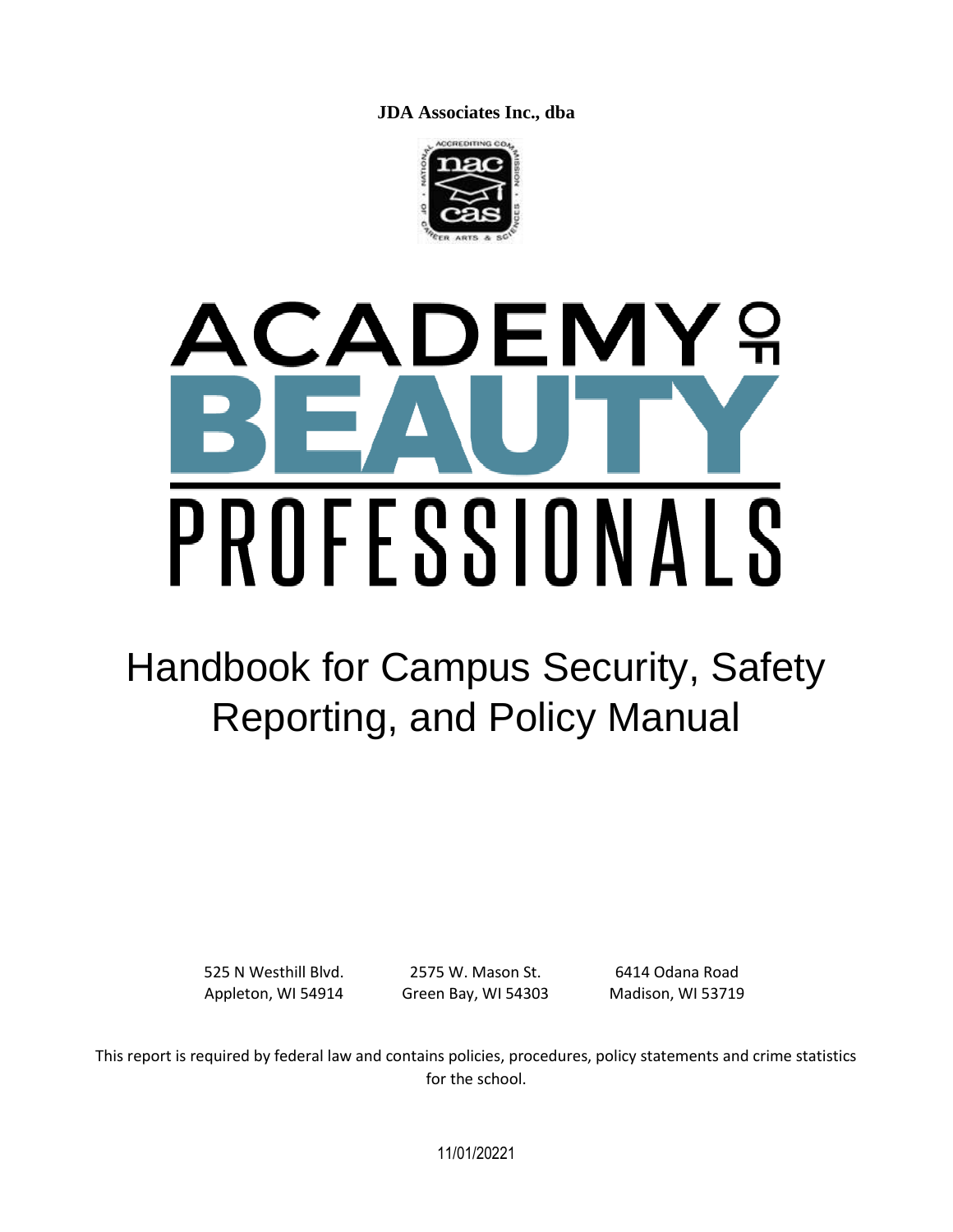### **Table of Contents**

| Campus Administration                                                                                                                                    | 3               |
|----------------------------------------------------------------------------------------------------------------------------------------------------------|-----------------|
| <b>Emergency Numbers</b>                                                                                                                                 | 3               |
| Availability of Annual Security Report                                                                                                                   | 3               |
| Crime & Accident Prevention<br><b>Further Preventable Measures</b>                                                                                       | 4               |
| <b>Campus Security</b>                                                                                                                                   | 5               |
| Alcoholic Beverage Possession or Consumption                                                                                                             | 5               |
| Illegal Drug Possession or Consumption                                                                                                                   | 5               |
| Substance Abuse Education                                                                                                                                | 5               |
| <b>Criminal Accident Reporting Procedures</b>                                                                                                            | 6               |
| <b>Emergency Notifications</b>                                                                                                                           | $6 - 7$         |
| <b>Emergency Procedures</b><br>Fire<br>Illness or Injury<br><b>Bomb Threats</b><br><b>Emergency Evacuations</b>                                          | 7               |
| Tornado & Sever Weather Watches & Warning Procedures                                                                                                     | 8               |
| Students Right to Know                                                                                                                                   | 9               |
| Annual Security Report                                                                                                                                   | $10 - 14$       |
| Violence Against Women Act<br>What is Domestic Violence?<br>What is Sexual Assault?<br>What is Consent?<br>What is Dating Violence?<br>What is Stalking? | $14 - 17$       |
| Reportable Criminal Offenses?                                                                                                                            | $17 - 18$       |
| <b>Hate Crimes</b>                                                                                                                                       | 18-20           |
| Voluntary and Confidential Reporting                                                                                                                     | 21              |
| Accurate and Prompt Crime Reporting                                                                                                                      | 21              |
| <b>Timely Warnings</b>                                                                                                                                   | 21              |
| <b>Fire Safety Reporting</b>                                                                                                                             | $\overline{22}$ |
| Prevention and Awareness Efforts                                                                                                                         | $\overline{23}$ |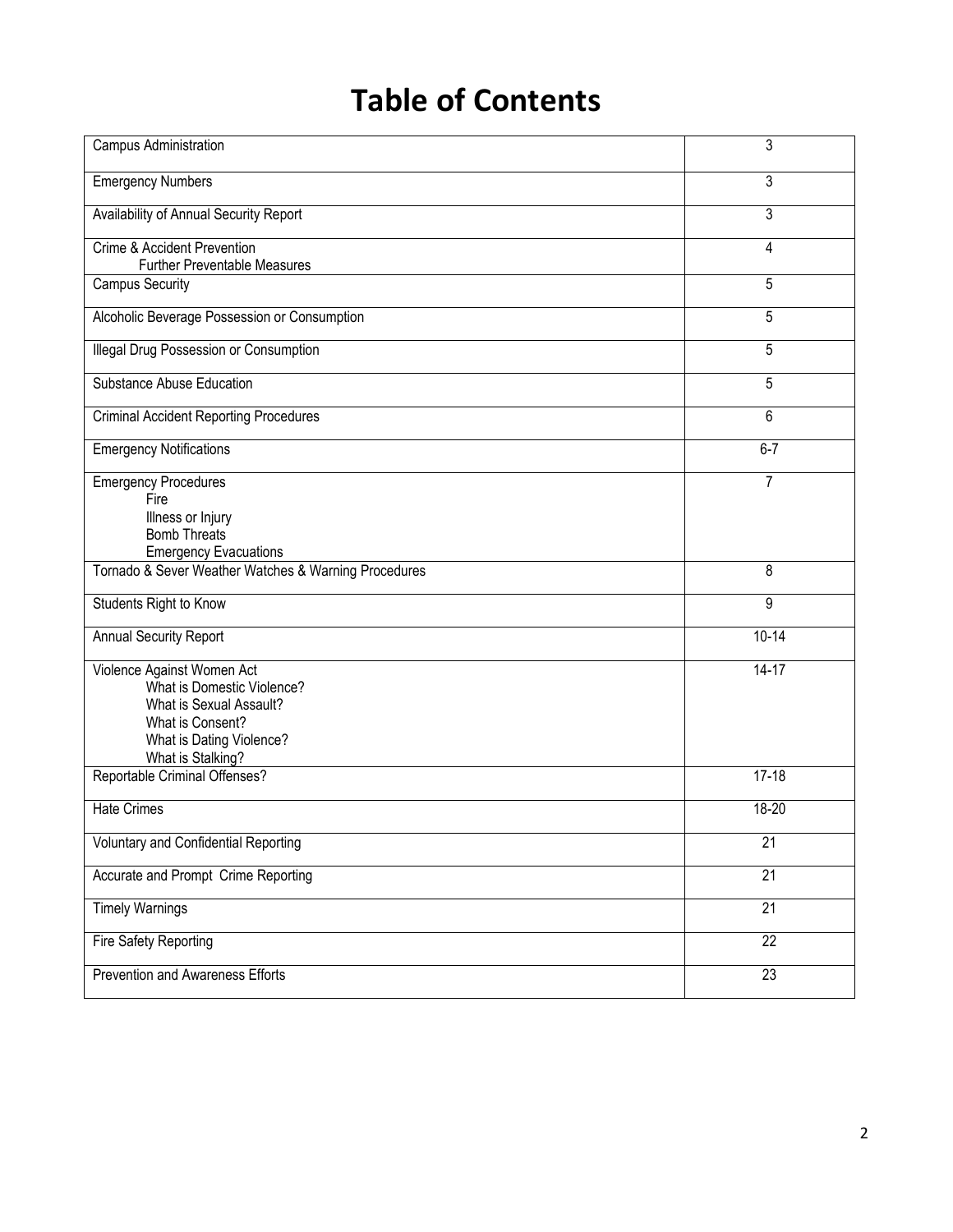#### *JDA ASSOCIATES dba Academy of Beauty Professionals*

#### **Wisconsin Campus Administration**

President and Director of Operations– Dave Kwitek

Admissions Advisor: Taylor Robbins

Financial Aid Administrator – Sue Kwitek

Title IX Coordinator – Cassie Ranum [cassie.r@abpwi.com,](mailto:cassie.r@abpwi.com) (608)865-8181

Master Educators: Joan Bursack & Elaine Vogel

#### **Emergency Number 911**

| <b>Brown County Sheriff's Office</b> | 920-448-4200 |
|--------------------------------------|--------------|
| Outagamie County Sheriff's Office    | 920-832-5605 |
| Dane County Sheriff's Office         | 608-284-6800 |

#### **Availability of Annual Security Report**

This manual has been created to inform all student and employees of the Academy of Beauty Professionals about its safety and security procedures and policies. A report is created to comply with Jeanne Clery Disclosure of Campus Security Policy and Crime Statistics Act (Cleary Act) and the Higher Education Opportunity Act (HEOA). This report can also be requested at any time from the Admissions Department or Campus Manager. The annual disclosure document is completed each year by contacting the local police department and the building management to compile the statistics used in the report. The safety of our students and employees is an important concern of the administration. This document explains this institution's policy regarding crime and accident prevention, public safety, criminal and accident reporting procedures, and fire safety. Read this document carefully and ask if you have any questions.

During orientation for new students and employees, as well as in September of each year, each student and employee is informed of the school's campus security report, procedures, and safety practices. We also review with students and employees they need to be responsible for their own security and safety at all times. Written notifications are given to all students and employees.

#### **Designated Reporting Locations**

The Jeanne Clery Disclosure of campus Security Policy and Crime Statistics Act and the Higher Education Opportunity Act (HEOA) require that the Academy of Beauty Professionals report crimes on campus, and campus buildings or properties that meet all of the following criteria: Academy of Beauty Professionals owns or controls them; they are reasonably contiguous to one another; they directly support or relate to the Academy's educational purposes.

#### **Crime & Accident Prevention**

The school does not assume liability for any stolen property. Students are responsible for their own textbooks, equipment, and all personal property. Student lockers are provided for students and employees to secure their personal belongings. Do not leave any of your items at school. Vehicles should be properly secured; valuable items stored in a locked trunk, widows rolled up, keys removed, and all doors locked. The institution encourages students and staff not to bring or wear expensive jewelry,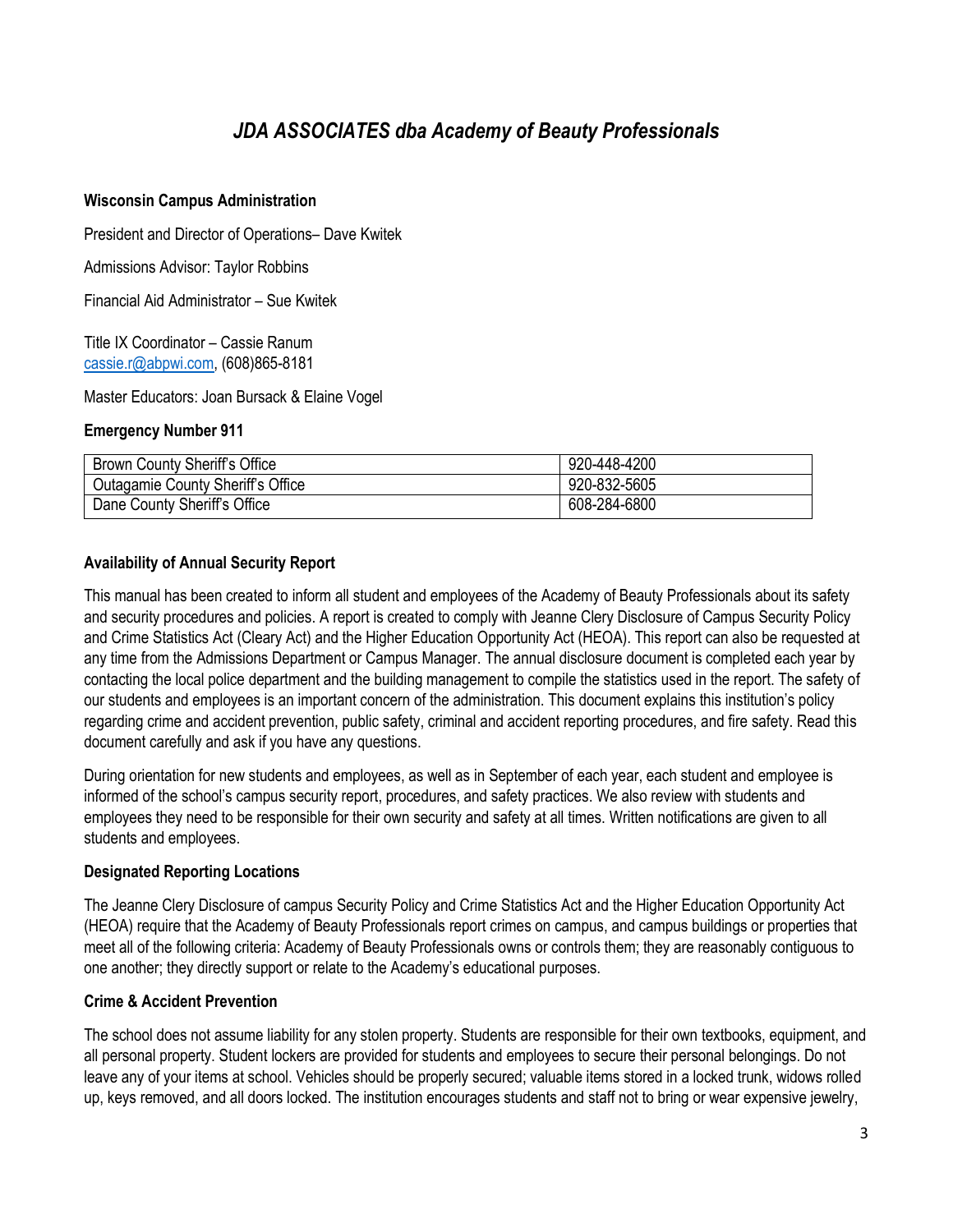money or other valuables to the school or store them in your car. Such items should be left at home in order to reduce the chance of theft.

The school reserves the right to prosecute any student or employee to the full extent of state and United States federal law for any criminal violation committed on the school premises. The school will take into consideration the specifics of any student who may be accused of a crime on a case-by-case basis, which may include suspension or termination from school. Criminal violations may include but may not be limited to the following:

| Murder                       | <b>Burglary</b><br>٠                                                                |  |  |  |  |  |  |  |
|------------------------------|-------------------------------------------------------------------------------------|--|--|--|--|--|--|--|
| Rape                         | Larceny<br>٠                                                                        |  |  |  |  |  |  |  |
| Forcible Sex Offenses        | Domestic Violence                                                                   |  |  |  |  |  |  |  |
| Non-forcible sex offenses    | Dating Violence                                                                     |  |  |  |  |  |  |  |
| Robbery/Theft                | Stalking                                                                            |  |  |  |  |  |  |  |
| Simple or Aggravated Assault |                                                                                     |  |  |  |  |  |  |  |
|                              | Unlawful Consumption/possession of alcohol or other controlled/illegal substance(s) |  |  |  |  |  |  |  |
|                              | Hate crime(s) including; larceny-theft, simple assault, intimidation or vandalism   |  |  |  |  |  |  |  |

#### **Further Preventative Measures Include:**

- Students and/or employees shall not be permitted to consume and/or be under the influence of illegal or controlled substances, including alcoholic beverages, during school hours or at school functions.
- Students and/or employees shall not be permitted to have any illegal or otherwise dangerous weapons in their possession or on school property. Such a violation will result in the confiscation f the weapon, possible prosecution, and possible termination from enrollment or employment. Students may not bring firearms into the school even if they possess a concealed carry permit.
- Students and/or employees must keep their property securely locked in the designated areas in order to prevent heft.
- Students and/or employees must park in the designated areas and should always keep their cars securely locked.
- Employees and/or students must not remain alone within the facility after closing without administrative approval. If approval is given, the outside door must remain locked and the employee must not allow any unauthorized individual entrance.
- All employees make certain the offices always remain securely locked.
- Students and/or Employees will report hazardous conditions (i.e. faulty/broken equipment, water leaks, exposed wires, etc.) to the campus manager for immediate attention.
- The institutions manager will handle all hazards with appropriate caution and contact the appropriate agencies if necessary.
- Students and/or Employees should handle all equipment correctly: i.e., within the manufacturer's specifications. The school will not be responsible for accidents caused by the inappropriate or negligent use of any of its equipment.
- Students and/or employees shall not be permitted to use unauthorized equipment. The school will not accept liability for accidents involving such unapproved equipment.

#### **Campus Security**

In order to protect employees, students and clients, the Academy of Beauty Professionals requires certain procedures to be followed. The Academy of Beauty Professionals does not have, nor offer, dormitories or housing options. Security rules and regulations are as follows:

- 1. Visitors and clients must check in at the reception desk. All visitors and clients are always to be escorted while on campus. Employees are responsible for any visitors they bring to the school.
- 2. Visitors and clients may be required to submit themselves to a search before entering institutional property. Items being brought onto or removed from the property may be searched.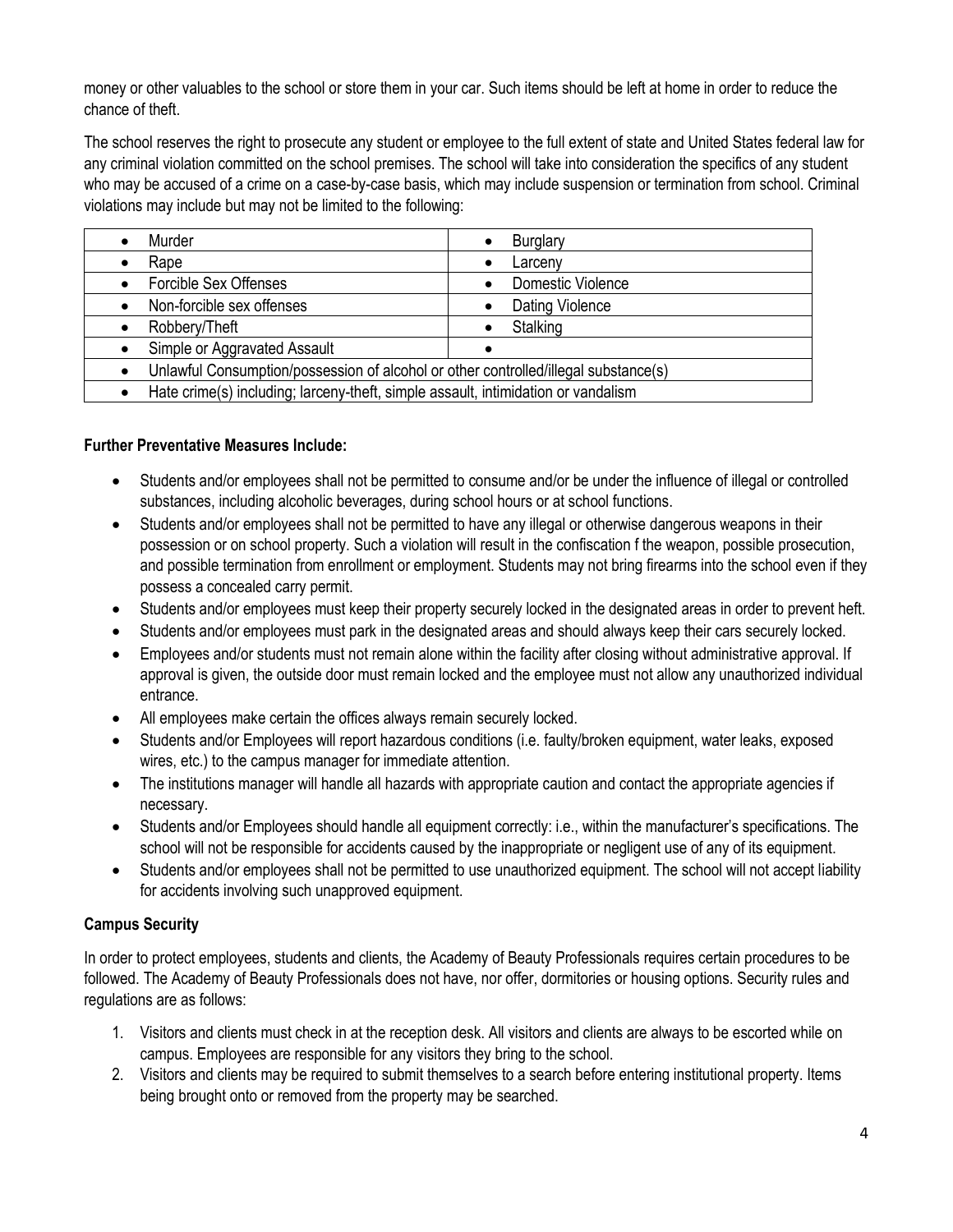3. Any instances of non-compliance will be reported to the school manager.

#### **Alcoholic Beverage Possession or Consumption**

The Academy of Beauty Professionals is designated "Drug Free". At no time is possession, sale, manufacturing, distribution, consumption or being under the influence of alcohol permitted on the institution's property. The possession, sale, manufacturing or distribution of any controlled substance is illegal under both state and federal laws. Such laws are strictly enforced by the police department and the county sheriff's office. Violators are subject to disciplinary action from the Academy of Beauty Professionals and criminal prosecution, fine and/or imprisonment from state and local authorities. It is unlawful to sell, furnish or provide alcohol to a person under the age of twenty-one. The possession of alcohol by anyone under the age of twenty-one in a public place or place open to the public is illegal. It is also a violation of the Academy of Beauty Professionals Policy for anyone to consume, possess or be under the influence of alcohol in any public or private areas of the institution. Any persons violating alcohol/substance policies or laws may be subject to sanctions by the police department and/or the county sheriff's office.

#### **Illegal Drug Possession or Consumption**

At no time is the possession, sale, manufacturing, distribution, consumption, or being under the influence of illegal drugs permitted on the Academy of Beauty Professionals property. The possession, sale, manufacturing or distribution of any controlled substance is illegal under both state and federal laws. Such laws are strictly enforced by the police department and the count sheriff's office. Violators are subject to disciplinary action from the institution and criminal prosecution, fine and/or imprisonment from state and local authorities.

#### **Substance Abuse Education**

Following the guidelines set forth with the Drug-Free Schools and Communities Act of 1989 the Academy of Beauty Professionals has a contact and resource list with information available to educate our employees, staff and students and prevent the illicit use of illegal drugs and the abuse of alcohol. If you or someone you know has a problem and needs help there are many resources for getting help for their drug and/or alcohol usage toward having a drug-free lifestyle. To contact an alcohol/drug abuse counselor, please call Toll Free 1-800-780-2294.

#### **Criminal & Accident Reporting Procedures**

The Academy of Beauty Professionals does not have individual campus security. All crimes are reported to the local police department for investigation and action. We encourage all students and/or employees to timely report all crimes to Dave Kwitek Director of Operations, who will promptly contact the local authorities to address the issue. Victims and witnesses are encouraged to report crimes, but it is solely on a voluntary basis. The school will maintain as confidential any accommodations or protective measures provided to the victim, to the extent that maintaining such confidentiality would not impair the ability of the institution to provide the accommodations and/or protective measures.

#### **1. Campus Violence (burglary/robbery/larceny)**

- Contact 911.
- Remain Calm and agreeable
- Do NOT attempt any heroic measures
- Do NOT attempt to intercede or restrain aggressive individuals.
- Encourage others not to become involved and leave the area.
- **2. Illness-Injury-Accident**
	- Contact 911 if the illness or injury is serious or life threatening.
	- Notify instructor.
	- If the injury/illness is not serious or life-threatening, ask the individual what assistance is needed.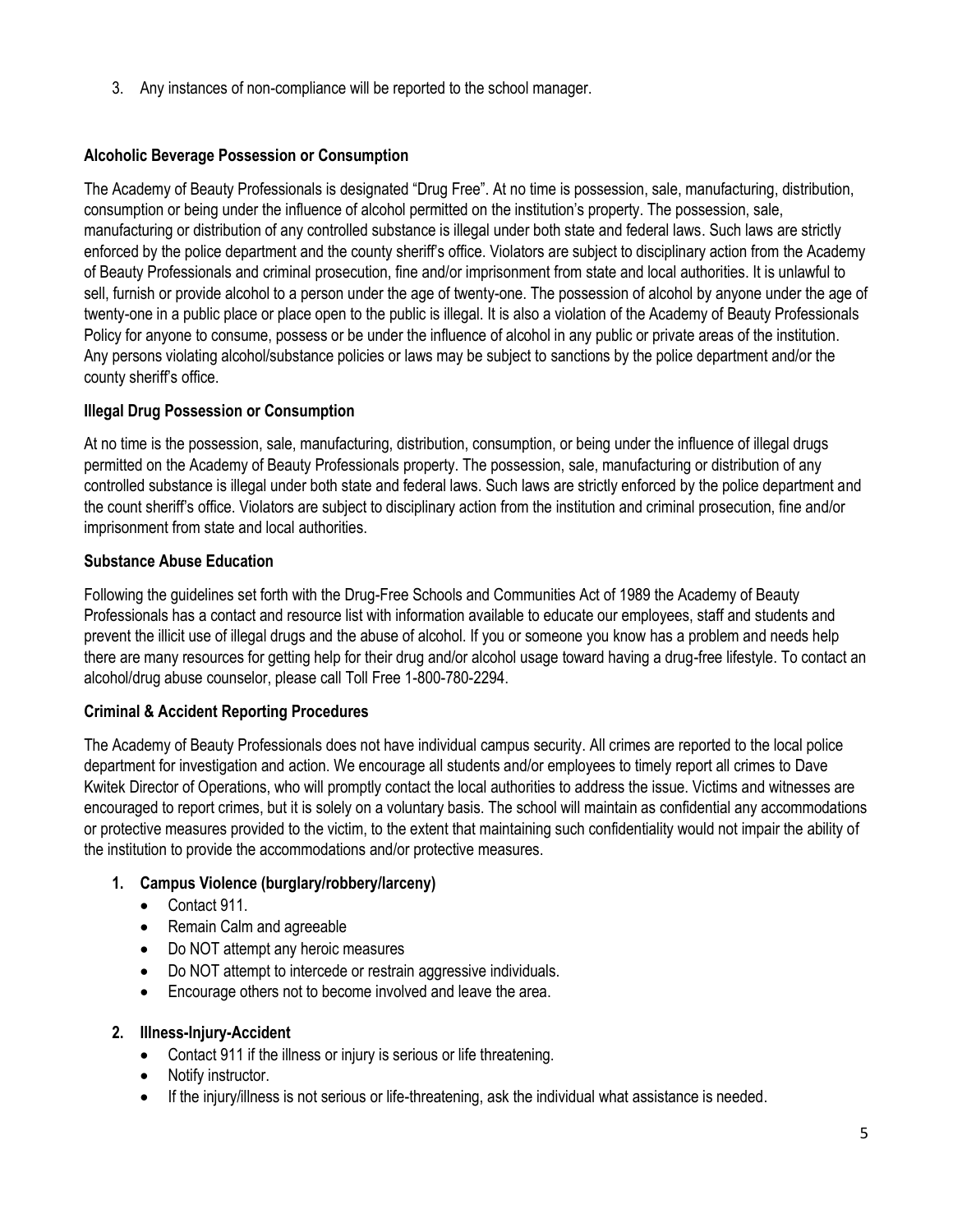#### **3. General Emergency within Premises**

- Notify the campus manager
- The school personnel will evaluate the situation and appropriate steps will be taken

If an emergency exists in which students and staff is in danger, an immediate announcement will be made by the manager who will notify the student body and staff of the steps to follow. Police and/or authorities will be contacted for assistance. The staff will direct you where to go in the event of an emergency in order to ensure your safety. The school will review its evacuation plans and procedures during orientation as well as yearly. The school will also conduct announced emergency evacuation tests annually in order for the staff and students to clearly understand the procedures. Students and staff are expected to be present on these days. Each test will be documented in the school's records as to the date, time, and whether it was an announced or unannounced test.

#### **Emergency Notifications**

Depending on the circumstances of the crime, the Academy of Beauty Professionals may also issue and emergency notification. The notification will be announced by the campus manager or administration and will inform the students and employees as soon as they have confirmed a significant emergency or dangerous situation exists, and will:

- Consider the safety of the students and employees
- Determine what information to release
- Begin the notification process including but not limited to: public address announcements, personal notification and texts/emails.

Academy of Beauty Professionals will not immediately issue a notification for a confirmed emergency or dangerous situation if doing so will compromise efforts to:

- Assist a victim
- Contain the emergency
- Respond to the emergency or
- Otherwise mitigate the emergency

Regulations require, emergency notification methods to be tested for the purpose of assessment and evaluation. Tests are conducted twice a year, once as an announced drill/exercise and once not announced. The tests must:

- Be scheduled
- Contain drills
- Contain exercises
- Contain follow-through activities
- Be designed for assessment of emergency plans and capabilities and
- Be designed for evaluation of emergency plans and capabilities

#### **Emergency Procedures**

The Academy of Beauty Professionals is required to immediately notify the campus community upon confirmation of a significant emergency or dangerous situation involving an immediate threat to the health or safety of students or employees occurring on the campus. An "immediate" threat as used here encompasses an imminent or impending threat. Some examples of significant emergencies or dangerous situations are:

| <b>Fire</b>                 | • Bomb threat               |
|-----------------------------|-----------------------------|
| Explosion                   | • Terrorist incident        |
| Earthquake<br>$\bullet$     | • Terrorist incident        |
| Chemical spill<br>$\bullet$ | Outbreak of serious illness |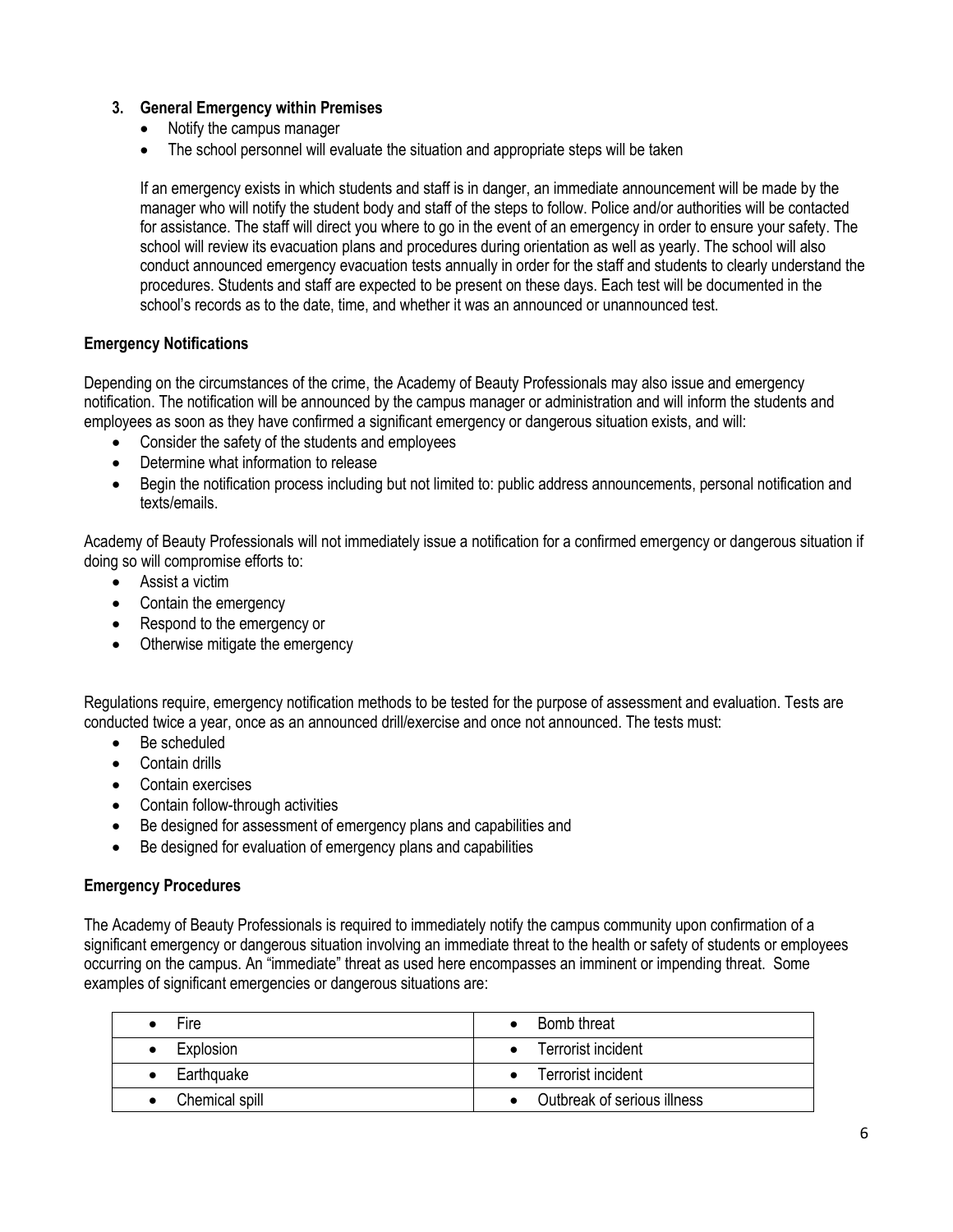| Tornado/extreme weather | Armed intruder          |
|-------------------------|-------------------------|
| Gas Leak                | Civil unrest or rioting |

In an emergency evacuation the school should proceed as rapidly and safely as possible. The plan accounts for two scenarios of evacuation:

- 1. In-place evacuation: keeping students and staff in place but securing the location
- 2. On-site evacuation: movement of students and staff out of the building affected and relocation to another area near the school.

All questions regarding fire drills and emergency evacuation procedures are directed to Dave Kwitek, President and Director of Operations.

Timely Warning for Community

• For community safety, 911 will be dialed to notify of a dangerous situation.

#### **Evacuation Information**

- If there is an evacuation alert, *the whistle will blow two times*.
- Use the evacuation plans as directed.
- Evacuate the building using the nearest exit or alternate if nearest exit is blocked.
- Take all personal belongings if time allows.
- Follow directions that were given by instructors.
- If you need assistance because of injury or disability, ask a classmate or instructor to assist you.

#### **Fire-Smoke-Explosion**

- Call out what the nature of the emergency.
- Contact 911.
- Evacuate the building through the nearest exit.
- Return only when you are authorized by the Fire Department.

#### **Campus Violence**

- Contact 911.
- Do not attempt to intercede or restrain aggressive individuals.
- Encourage others not to become involved and leave the area.

#### **Weather Warnings**

- Listen for warning sirens.
- Stay away from windows and exterior doors.
- Follow directions given by your instructors as to where the safest location will be.
- Do not attempt to weather watch**.**

#### **Illness-Injury-Accident**

• Contact 911 if the illness or injury is serious or life threatening.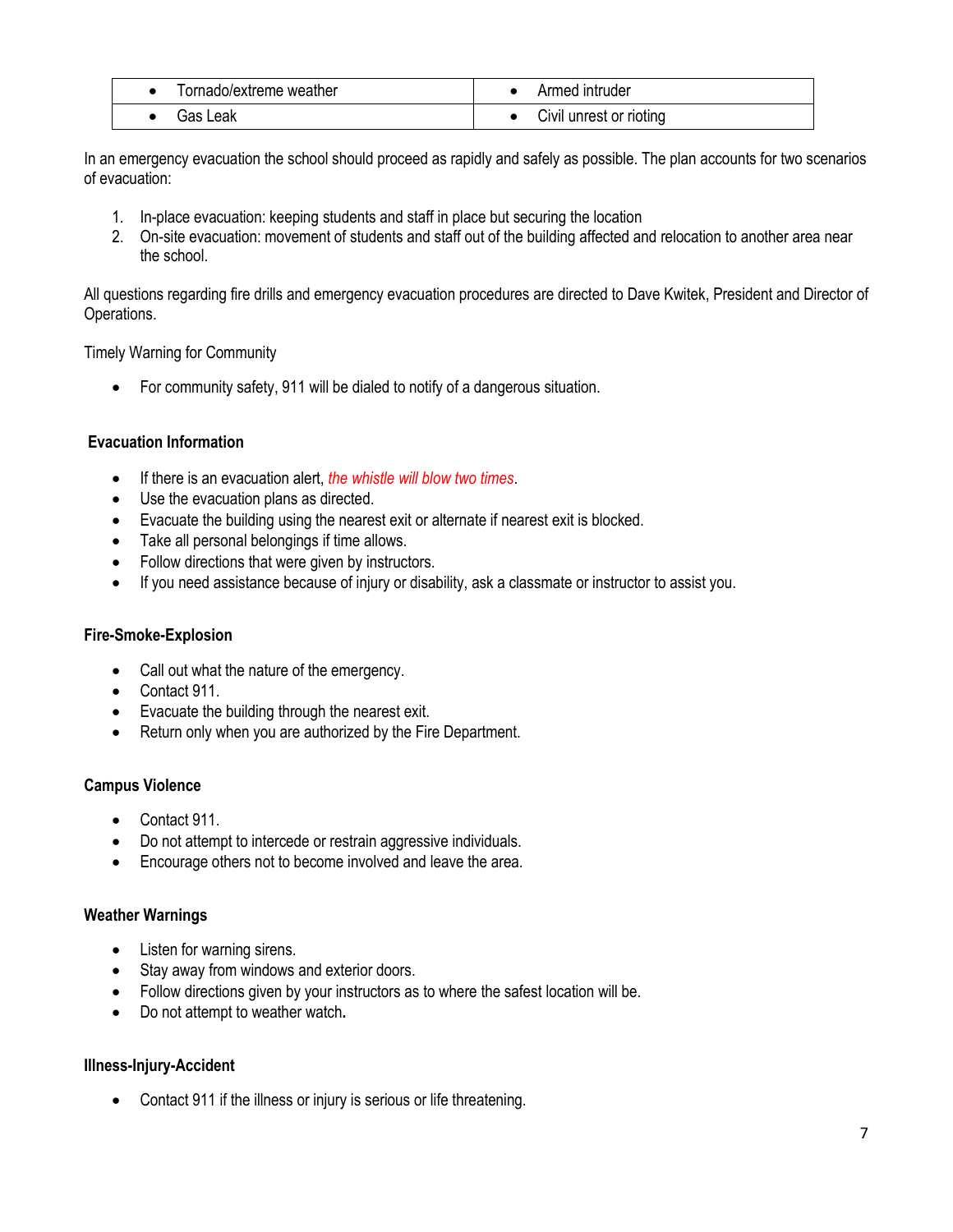- Notify instructor.
- If the injury/illness is not serious or life-threatening, ask the individual what assistance is needed.
	- **Appleton**  Go directly to the lower level of the school
	- **Green Bay** Go directly to the service area classroom on the main floor
	- **Madison –** Go directly to the central restrooms/hallway on the main floor

#### **Lock Down/Evacuation**

- If there is a time, the instructors feel it would benefit your safety to remain in the building, *a whistle will blow one time*  and you *must* remain in the building.
- Anyone going out of the building will assume personal responsibility.
- If there is an evacuation alert, *the whistle will blow two times.* Use the evacuation plans as directed.

#### **Severe Weather & School Closing Procedures**

The school will be closed when snow, icy and other weather conditions make driving hazardous or impossible. All weather closings are based on the judgement of the Director of Operations. Other closing that could occur are heat, air conditioning, water or electrical outages. All closing information will be announced on each location's Facebook page. *Academy of Beauty Professionals-Appleton Academy of Beauty Professionals-Green Bay Academy of Beauty Professionals-Madison*

If a school closure is warranted after students have arrived, the students will be advised to leave in an orderly and calm manner and to watch for updates on the above-mentioned places.

#### **Students Right to Know Policy**

All criminal activity and accidents that occur on the school premises must be reported to the Director of Operations who must keep a confidential file of the circumstances surrounding each incident. The Director of Operations will make the information available to employees and students keeping all personal information confidential. The Director of Operations will use the following procedures for informing students and employees of criminal activity and accidents:

- During monthly meetings between staff members, a general account of any criminal activity will be given
- Each month, a general account of any criminal activity will be posted in the student break room for access. Confidential information will not be available
- A confidential file will be kept, describing each accident and criminal incident in detail. The file will include dates, times, names, extenuating circumstances, and all agencies notified.
- Emphasis will be placed on accident and crime prevention.
- Statistics regarding the incidence of rape, burglary, drug violations, motor vehicle theft, murder and simple or aggravated assaults that occurred within the institution will be available to any and all students and/or employees upon request.

Statistics concerning the number of arrests for on-campus crimes of murder, forcible and non-forcible sex offenses, robbery, aggravated assault, burglary, motor vehicle theft, liquor law violations, drug law violations, illegal weapon possessions, arson, negligent manslaughter and non-negligent manslaughter during three most recent calendar years are listed in this section.

- An incident must meet three conditions to be classified as a burglary; first, there must be evidence of unlawful entry. Both forcible entry and unlawful entry – no force is counted. Second, the unlawful entry must occur within a structure, which is defined as having four walls, a roof and a door. Finally unlawful entry into a structure must show evidence that the entry was made in order to commit a felony or theft. If the intent was not to commit a felony or theft, or if the intent cannot be determined, the proper classification is larceny.
- Referred for disciplinary action is defined as: the referral of any person to any official who initiates a disciplinary action of which a record is kept and which may result in the imposition of a sanction.
- Weapons: Carrying, Possessing, Etc., is defined as: the violation of laws or ordinances prohibiting the manufacture, sale, purchase, transportation, possession, concealment, or use of firearms, cutting instruments, explosives, incendiary devices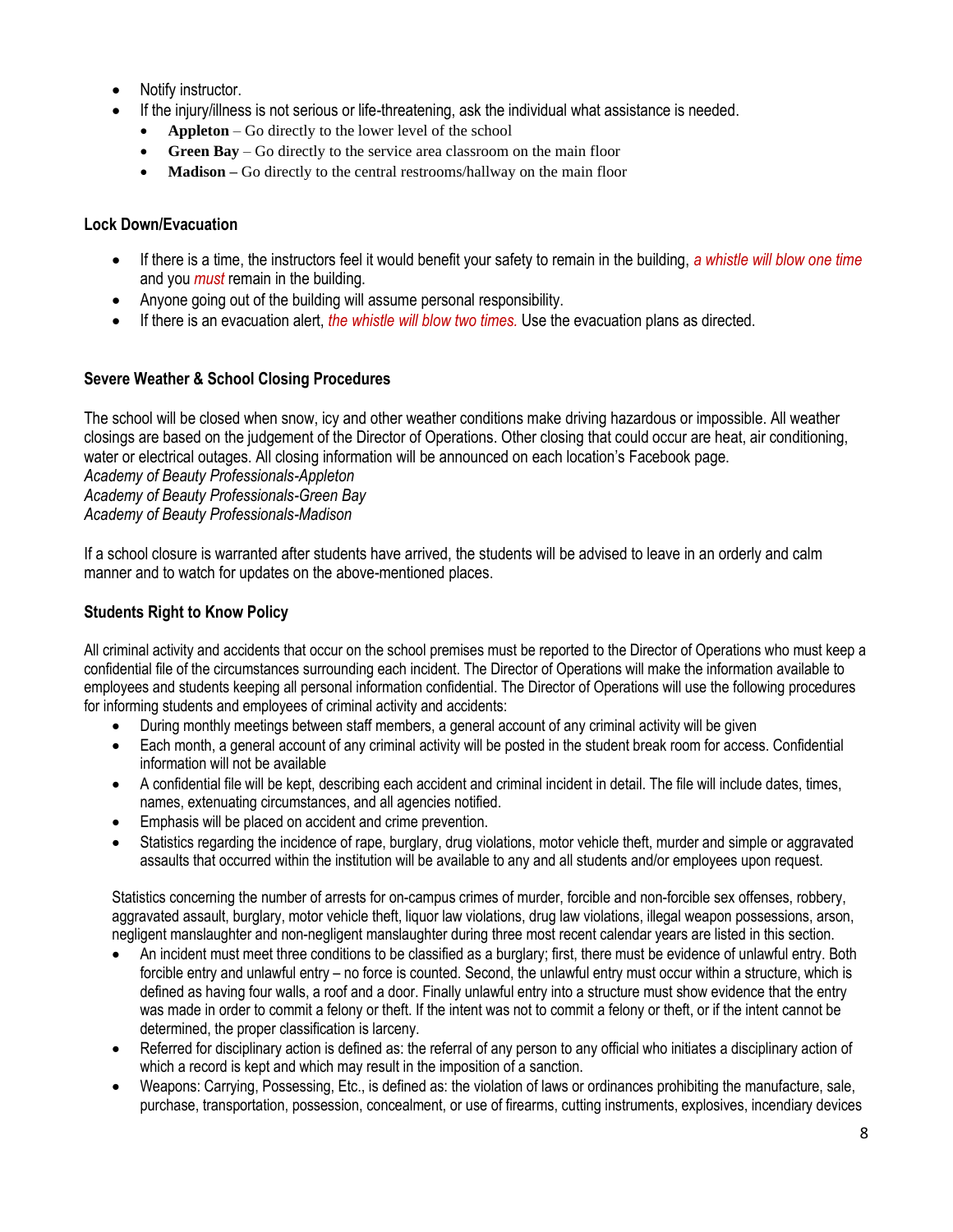or other deadly weapons. This classification encompasses weapons offenses that are regulatory in nature.

- Drug Abuse Violations are defined as: the violation of laws prohibiting the production, distribution and/or use of certain controlled substances and the equipment or devices utilized in their preparation and/or use. The unlawful cultivation, manufacture, distribution, sale, purchase, use, possession, transportation or importation of any controlled drug or narcotic substance. Arrests for violations of state and local laws, specifically those relating to the unlawful possessions, sale use, growing, manufacturing and making of narcotic drugs.
- Liquor Law Violations are defined as: the violation of state or local laws or ordinances prohibiting the manufacture, sale, purchase, transportation, possession or use of alcoholic beverages, not including driving under the influence and drunkenness.

The institution monitors and records any criminal activity that takes place at a school event off campus by contacting local police. Each of these events is supervised by instructors and staff of the institution.

In accordance with the Violent Crime Control and Law Enforcement Act of 1994 (42 U.S.C. § 14071 (j)), we are notifying you that you can obtain information concerning registered sex offenders by going to [www.familywatchdog.us](http://www.familywatchdog.us/) for a list of registered offenders near the school premises.

An institution must report to the Department and disclose in its annual security report statistics the total number of crime reports that were "unfounded" and subsequently withheld from its crime statistics report during each of the three most recent calendar years. Only a sworn or commissioned law enforcement personnel can make a formal determination that a report is false or baseless. A reported crime cannot be designated "unfounded" if no investigation was conducted or the investigation was not completed nor can a crime report be designated unfounded merely because the investigation failed to prove that the crime occurred; this would be an inconclusive or unsubstantiated investigation

| <b>Campus</b>                     |             |           |      | <b>Public Property</b>            | 2019      |           | 2020 2021 |
|-----------------------------------|-------------|-----------|------|-----------------------------------|-----------|-----------|-----------|
| Criminal Homicide                 | 2019        | 2020      | 2021 | Criminal Homicide                 |           |           |           |
| Murder/Non-negligent manslaughter | $\mathbf 0$ | $\pmb{0}$ | 0    | Murder/Non-negligent manslaughter | $\pmb{0}$ | $\pmb{0}$ | 0         |
| Negligent manslaughter            | 0           | $\pmb{0}$ | 0    | Negligent manslaughter            | 0         | $\pmb{0}$ | 0         |
| Sexual Assault- Sex offenses      |             |           |      | Sexual Assault- Sex offenses      |           |           |           |
| Rape                              | $\pmb{0}$   | $\pmb{0}$ | 0    | Rape                              | 0         | 0         | 0         |
| Fondling                          | $\mathbf 0$ | 0         | 0    | Fondling                          | 0         | 0         | 0         |
| Incest                            | 0           | 0         | 0    | Incest                            | 0         | 0         | 0         |
| <b>Statutory Rape</b>             | $\mathbf 0$ | 0         | 0    | <b>Statutory Rape</b>             | 0         | 0         | 0         |
| Robbery                           | $\pmb{0}$   | 0         | 0    | Robbery                           | 0         | 0         | 0         |
| Aggravated assault                | $\pmb{0}$   | 0         | 0    | Aggravated assault                | 0         | 0         | 0         |
| <b>Burglary</b>                   | $\pmb{0}$   | 0         | 0    | <b>Burglary</b>                   | 0         | 0         | 0         |
| Motor vehicle theft               | 0           | 0         | 0    | Motor vehicle theft               | 0         | 0         | 0         |
| Arson                             | 0           | 0         | 0    | Arson                             | 0         | 0         | 0         |
|                                   |             |           |      | Stalking                          | 0         | 0         | 0         |

#### **Total Criminal Offenses Appleton Campus 2019, 2020, 2021 No Unfound Crimes**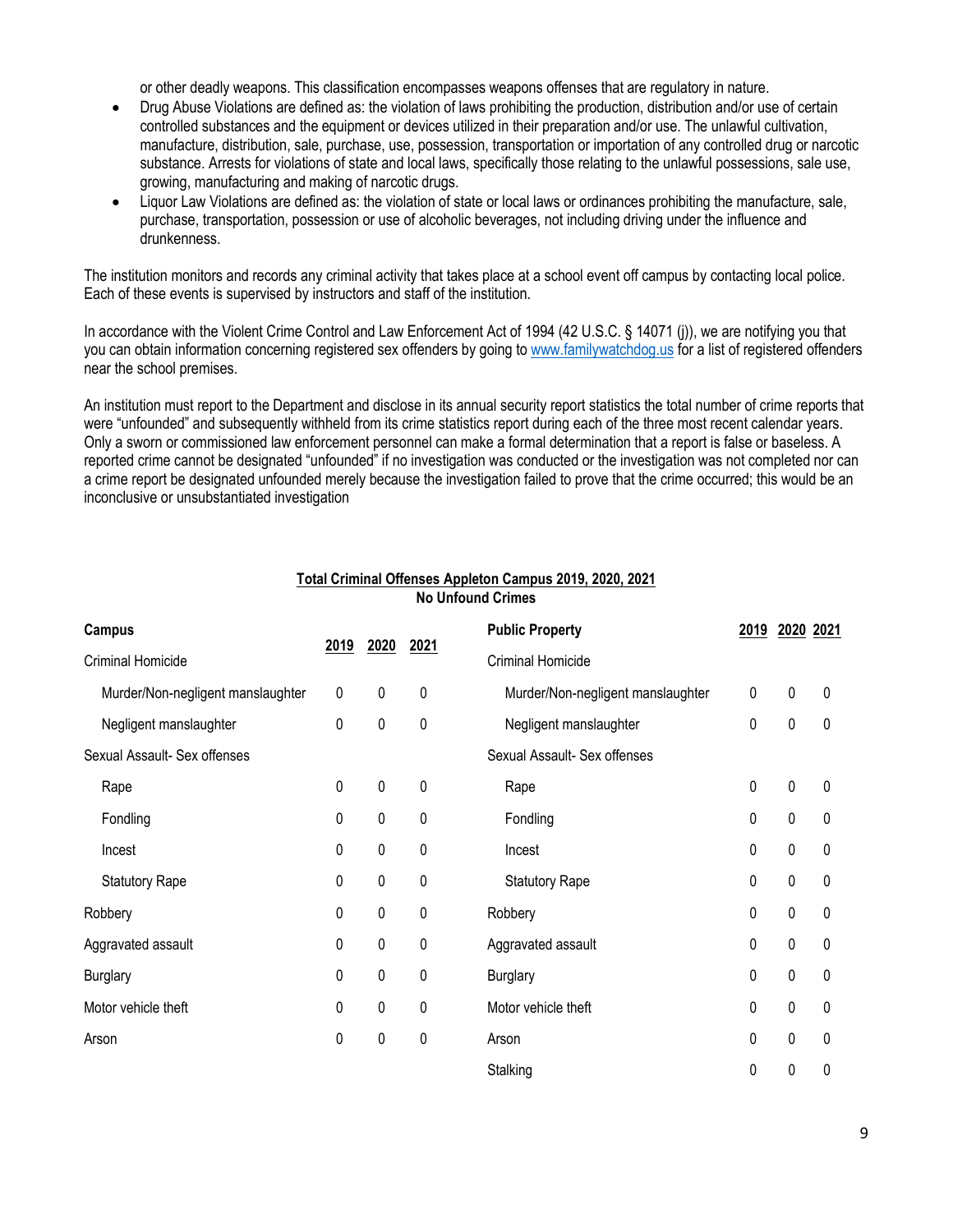#### **Total Hate Crimes - Any of the above mentioned Criminal Offenses PLUS**

*A hate crime is a criminal offense that manifests evidence that the victim was intentionally selected because of the perpetrators bias against the victim.*

| <b>On Campus</b>                            | 2019        | 2020 2021 |                      | <b>Public Property</b>                      | 2019 | 2020                         | 2021 |
|---------------------------------------------|-------------|-----------|----------------------|---------------------------------------------|------|------------------------------|------|
| Simple assault                              | 0           | 0         | 0                    | Simple assault                              | 0    | 0                            | 0    |
| Simple assault                              | 0           | 0         | 0                    | Aggravated assault                          | 0    | $\pmb{0}$                    | 0    |
| Larceny-theft                               | 0           | 0         | 0                    | Larceny-theft                               | 0    | 0                            | 0    |
| Intimidation                                | $\mathbf 0$ | 0         | 0                    | Intimidation                                | 0    | 0                            | 0    |
| Destruction/damage/vandalism of<br>property | $\mathbf 0$ | $\pmb{0}$ | 0                    | Destruction/damage/vandalism of<br>property | 0    | 0                            | 0    |
|                                             |             |           | <b>VAWA Offenses</b> |                                             |      |                              |      |
| <b>On Campus</b>                            | 2019        | 2020      | 2021                 | Dating Violence                             | 0    | 0                            | 0    |
| Dating Violence                             | $\mathbf 0$ | 0         | 0                    | Domestic Violence                           | 0    | 0                            | 0    |
| Domestic Violence                           | 0           | 0         | 0                    | Stalking                                    | 0    | $\mathbf{0}$<br>$\mathbf{0}$ | 0    |
| <b>Public Property</b>                      | 2019        | 2020      | 2021                 | Stalking                                    | 0    | 00                           | 0    |

#### **Arrests and Disciplinary Referrals for Violations of Weapons, Drug Abuse and Liquor Laws**

| <b>On Campus</b>                    | 2019 2020 2021 | <b>Public Property</b>              | 2019 2020 2021 |  |
|-------------------------------------|----------------|-------------------------------------|----------------|--|
| <b>Law Violation/Crime</b>          | 0              | <b>Law Violation/Crime</b>          |                |  |
| Weapons: Carrying, Possessing, Etc. | $\Omega$       | Weapons: Carrying, Possessing, Etc. |                |  |
| Drug Abuse Violations               |                | Drug Abuse Violations               |                |  |
| <b>Liquor Law Violations</b>        |                | Liquor Law Violations               |                |  |

| <b>On Campus</b>                      |              |            | <b>Public Property</b>                | 2019           | 2020 2021 |  |
|---------------------------------------|--------------|------------|---------------------------------------|----------------|-----------|--|
| <b>Disciplinary Actions/Referrals</b> | 2019         | 2020 2021  | <b>Disciplinary Actions/Referrals</b> |                |           |  |
| Weapons; Carrying, Possession, Etc.   | $\mathbf{0}$ | $0\quad 0$ | Weapons; Carrying, Possession, Etc.   | $\overline{0}$ |           |  |
| Drug Abuse Violations                 |              | $\Omega$   | Drug Abuse Violations                 |                |           |  |
| Liquor Law Violations                 |              |            | Liquor Law Violations                 |                |           |  |

**Total Criminal Offenses-Green Bay Campus No Unfound Crimes**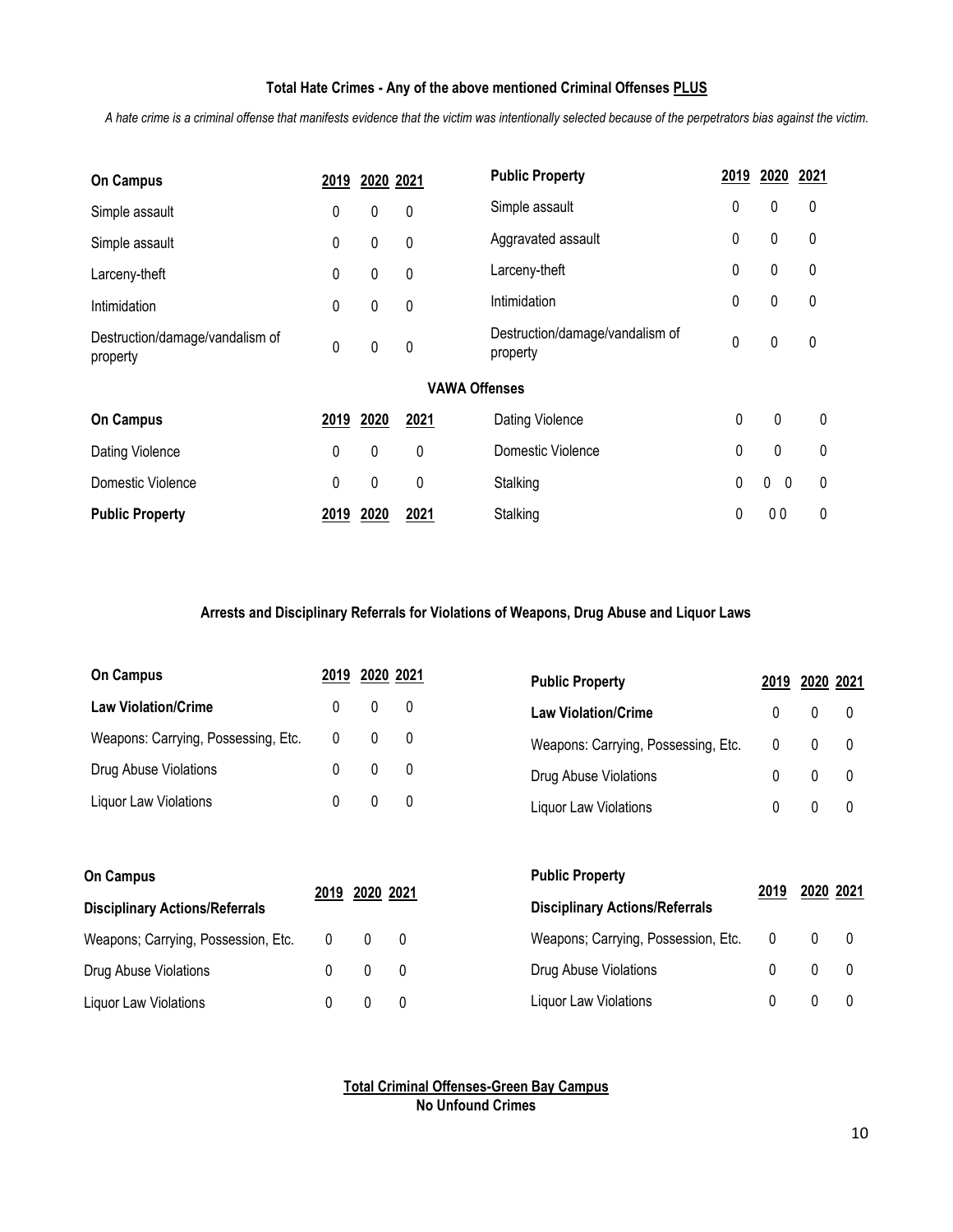|                                   |              |             |             | <b>Criminal Homicide</b>          |           |           |           |
|-----------------------------------|--------------|-------------|-------------|-----------------------------------|-----------|-----------|-----------|
| <b>On Campus</b>                  | 2019         | 2020        | 2021        | Murder/Non-negligent manslaughter | $\pmb{0}$ | $\pmb{0}$ | $\pmb{0}$ |
| Criminal Homicide                 |              |             |             | Negligent manslaughter            | 0         | 0         | $\pmb{0}$ |
| Murder/Non-negligent manslaughter | 0            | 0           | 0           | Sexual Assault- Sex offenses      |           |           |           |
| Negligent manslaughter            | 0            | 0           | $\mathbf 0$ | Rape                              | 0         | 0         | $\pmb{0}$ |
| Sexual Assault- Sex offenses      |              |             |             | Fondling                          | 0         | 0         | $\pmb{0}$ |
| Rape                              | 0            | 0           | $\pmb{0}$   | Incest                            | 0         | 0         | 0         |
| Fondling                          | $\mathbf{0}$ | 0           | 0           | <b>Statutory Rape</b>             | $\pmb{0}$ | 0         | $\pmb{0}$ |
| Incest                            | $\mathbf 0$  | $\pmb{0}$   | $\mathbf 0$ | Robbery                           | $\pmb{0}$ | 0         | $\pmb{0}$ |
| <b>Statutory Rape</b>             | $\mathbf 0$  | 0           | 0           | Aggravated assault                | $\pmb{0}$ | 0         | $\pmb{0}$ |
| Robbery                           | 0            | $\pmb{0}$   | $\mathbf 0$ | <b>Burglary</b>                   | 0         | 0         | $\pmb{0}$ |
| Aggravated assault                | $\mathbf 0$  | 0           | 0           | Motor vehicle theft               | 0         | 0         | $\pmb{0}$ |
| <b>Burglary</b>                   | $\mathbf{0}$ | $\mathbf 0$ | 0           | Arson                             | $\pmb{0}$ | 0         | $\pmb{0}$ |
| Motor vehicle theft               | $\mathbf 0$  | $\pmb{0}$   | $\pmb{0}$   | Arson                             | $\pmb{0}$ | 0         | $\pmb{0}$ |
|                                   |              |             |             | Stalking                          | 0         | 0         | 0         |
| <b>Public Property</b>            | 2019         |             | 2020 2021   |                                   |           |           |           |

#### **Total Hate Crimes - Any of the above mentioned Criminal Offenses PLUS**

*A hate crime is a criminal offense that manifests evidence that the victim was intentionally selected because of the perpetrators bias against the victim.*

| <b>On Campus</b>                            | 2019 | 2020 2021 |                      | <b>Public Property</b>                      | 2019 | 2020         | 2021 |
|---------------------------------------------|------|-----------|----------------------|---------------------------------------------|------|--------------|------|
| Simple assault                              | 0    | 0         | 0                    | Simple assault                              | 0    | 0            | 0    |
| Simple assault                              | 0    | 0         | $\mathbf 0$          | Aggravated assault                          | 0    | $\mathbf{0}$ | 0    |
| Larceny-theft                               | 0    | 0         | 0                    | Larceny-theft                               | 0    | 0            | 0    |
| Intimidation                                | 0    | 0         | 0                    | Intimidation                                | 0    | 0            | 0    |
| Destruction/damage/vandalism of<br>property | 0    | 0         | $\mathbf 0$          | Destruction/damage/vandalism of<br>property | 0    | 0            | 0    |
|                                             |      |           | <b>VAWA Offenses</b> | Stalking                                    | 0    | 0            | 0    |
| <b>On Campus</b>                            | 2019 | 2020 2021 |                      |                                             |      |              |      |
| Dating Violence                             | 0    | 0         | 0                    |                                             |      |              |      |
| Domestic Violence                           | 0    | 0         | 0                    | <b>Public Property</b>                      | 2019 | 2020         | 2021 |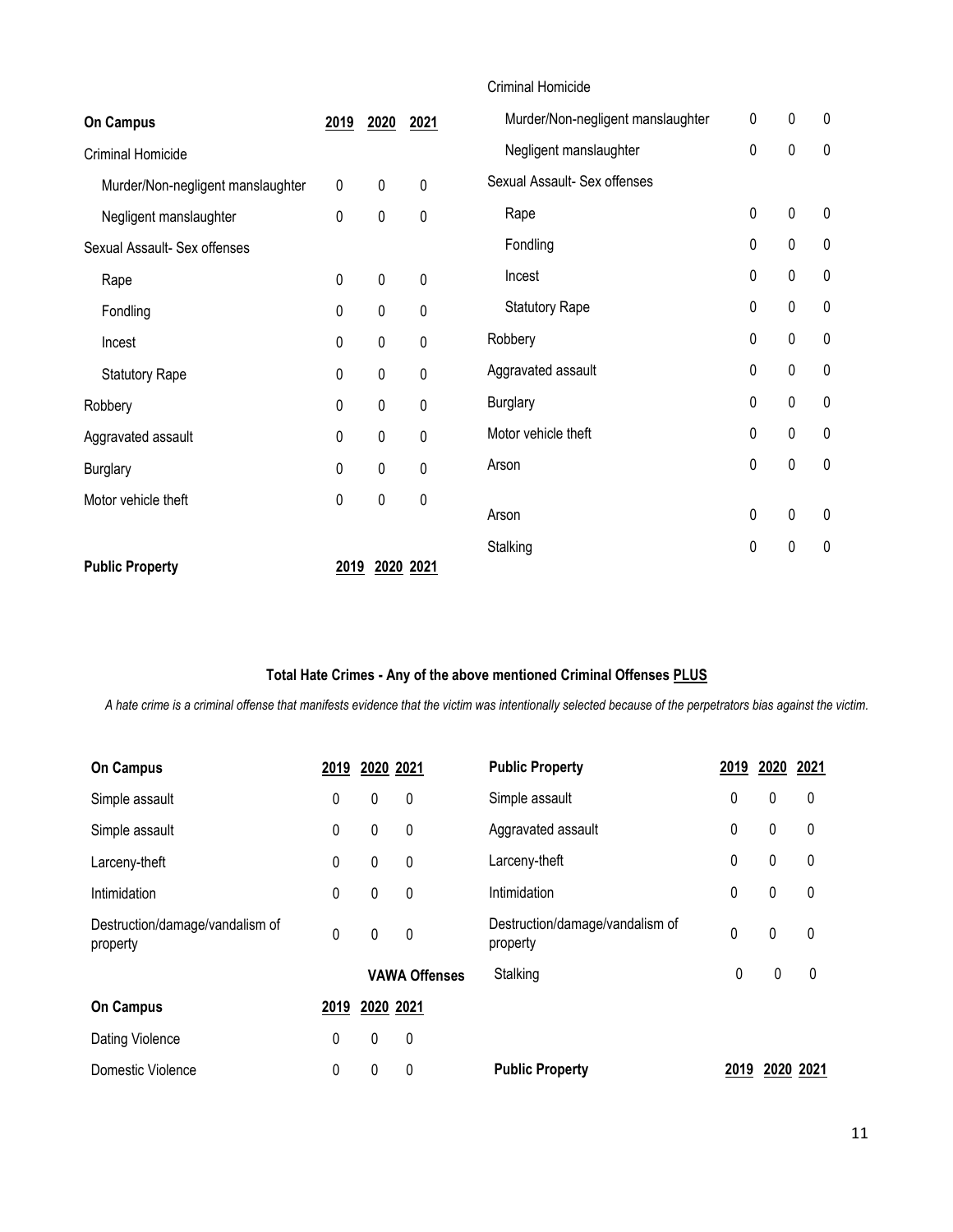| Dating Violence   | $0\qquad 0\qquad 0$ |  | Stalking | $0\quad 0\quad 0$ |  |
|-------------------|---------------------|--|----------|-------------------|--|
| Domestic Violence | $0 \quad 0 \quad 0$ |  |          |                   |  |

#### **Arrests and Disciplinary Referrals for Violations of Weapons, Drug Abuse and Liquor Laws**

| <b>On Campus</b>                      |      | 2020 2021 |             | <b>Public Property</b>                | 2019 | 2020 2021    |           |
|---------------------------------------|------|-----------|-------------|---------------------------------------|------|--------------|-----------|
|                                       | 2019 |           |             | <b>Law Violation/Crime</b>            | 0    | 0            | 0         |
| <b>Law Violation/Crime</b>            | 0    | 0         | 0           | Weapons: Carrying, Possessing, Etc.   | 0    | $\mathbf{0}$ | 0         |
| Weapons: Carrying, Possessing, Etc.   | 0    | 0         | $\mathbf 0$ | Drug Abuse Violations                 | 0    | 0            | 0         |
| Drug Abuse Violations                 | 0    | 0         | 0           | Liquor Law Violations                 | 0    | 0            | 0         |
| Liquor Law Violations                 | 0    | 0         | $\mathbf 0$ |                                       |      |              |           |
| <b>On Campus</b>                      |      |           |             | <b>Public Property</b>                |      |              |           |
| <b>Disciplinary Actions/Referrals</b> | 2019 |           | 2020 2021   | <b>Disciplinary Actions/Referrals</b> | 2019 |              | 2020 2021 |
| Weapons; Carrying, Possession, Etc.   | 0    | $0-$      | 0           | Weapons; Carrying, Possession, Etc.   | 0    | 0            | 0         |
| Drug Abuse Violations                 | 0    | 0         | 0           | Drug Abuse Violations                 | 0    | 0            | 0         |
| Liquor Law Violations                 | 0    | 0         | 0           | Liquor Law Violations                 | 0    | 0            | 0         |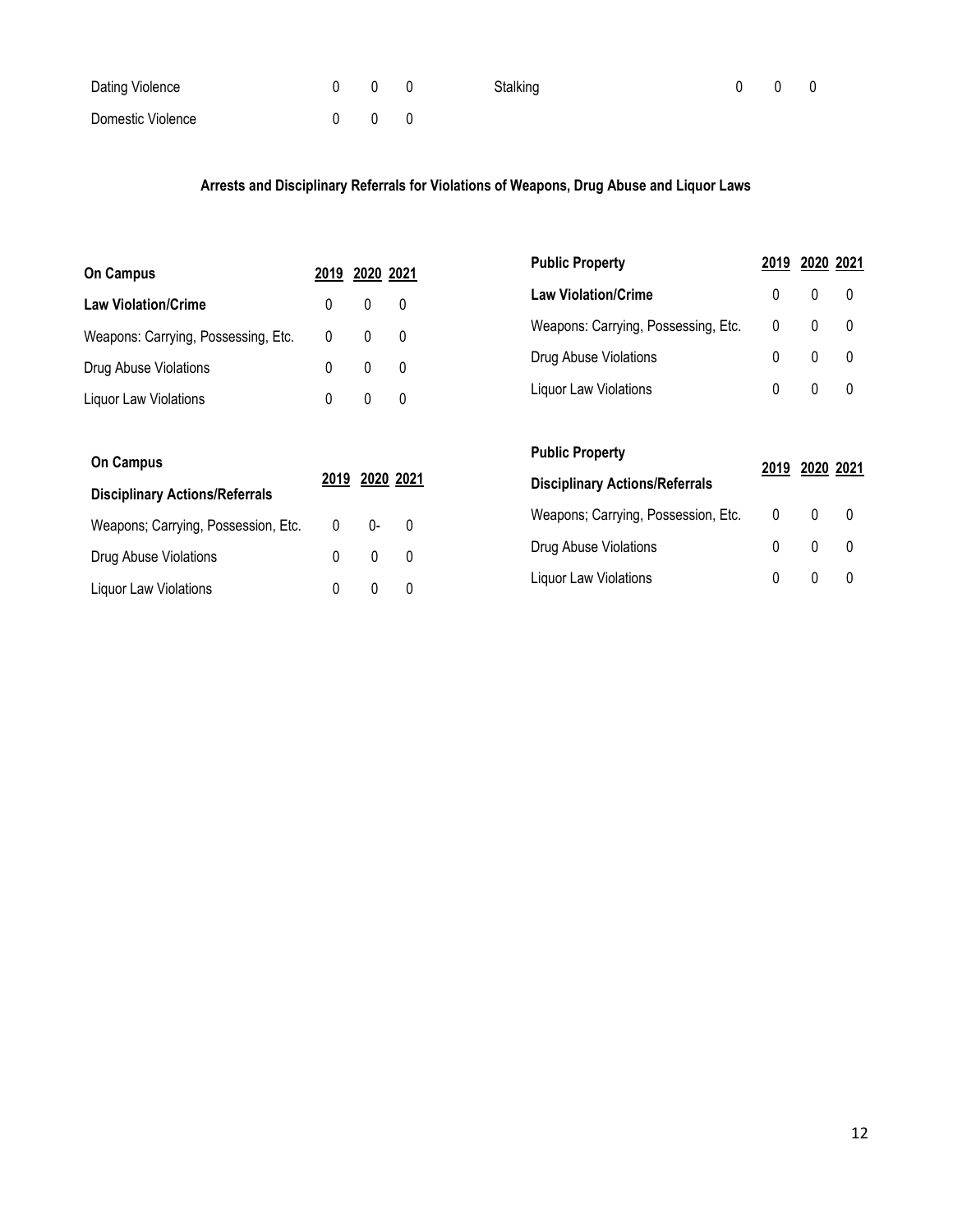#### **Total Criminal Offenses-Madison Campus No Unfound Crimes**

| <b>On Campus</b>                  | <u>2019</u> | 2020 | 2021        | <b>Public Property</b>            | <u>2019</u> | 2020 2021   |   |
|-----------------------------------|-------------|------|-------------|-----------------------------------|-------------|-------------|---|
| Criminal Homicide                 |             |      |             | Criminal Homicide                 |             |             |   |
| Murder/Non-negligent manslaughter | $\pmb{0}$   | 0    | $\pmb{0}$   | Murder/Non-negligent manslaughter | 0           | $\mathbf 0$ | 0 |
| Negligent manslaughter            | $\pmb{0}$   | 0    | $\pmb{0}$   | Negligent manslaughter            | 0           | 0           | 0 |
| Sexual Assault- Sex offenses      |             |      |             | Sexual Assault- Sex offenses      |             |             |   |
| Rape                              | $\pmb{0}$   | 0    | $\pmb{0}$   | Rape                              | 0           | 0           | 0 |
| Fondling                          | $\pmb{0}$   | 0    | $\pmb{0}$   | Fondling                          | 0           | $\mathbf 0$ | 0 |
| Incest                            | $\pmb{0}$   | 0    | $\pmb{0}$   | Incest                            | 0           | 0           | 0 |
| <b>Statutory Rape</b>             | $\pmb{0}$   | 0    | $\mathbf 0$ | <b>Statutory Rape</b>             | 0           | 0           | 0 |
| Robbery                           | $\pmb{0}$   | 0    | 0           | Robbery                           | 0           | 0           | 0 |
| Aggravated assault                | $\pmb{0}$   | 1    | 0           | Aggravated assault                | 0           | 0           | 0 |
| <b>Burglary</b>                   | $\pmb{0}$   | 0    | 0           | <b>Burglary</b>                   | 0           | 0           | 0 |
| Motor vehicle theft               | $\mathbf 0$ | 0    | 0           | Motor vehicle theft               | 0           | 0           | 0 |
| Arson                             | 0           | 0    | 0           | Arson                             | 0           | 0           | 0 |
|                                   |             |      |             | Stalking                          | 0           | 0           | 0 |

#### **Total Hate Crimes - Any of the above mentioned Criminal Offenses PLUS**

*A hate crime is a criminal offense that manifests evidence that the victim was intentionally selected because of the perpetrators bias against the victim.*

|                                             |             |             |             | <b>Public Property</b>          | 2019        | 2020 | 2021             |    |
|---------------------------------------------|-------------|-------------|-------------|---------------------------------|-------------|------|------------------|----|
|                                             |             |             |             | Simple assault                  | 0           | 0    | 0                |    |
| <b>On Campus</b>                            | 2019        | 2020 2021   |             | Aggravated assault              | 0           | 0    | 0                |    |
| Simple assault                              | 0           | $\pmb{0}$   | 0           | Larceny-theft                   | 0           | 0    | 0                |    |
| Simple assault                              | 0           | $\mathbf 0$ | $\mathbf 0$ | Intimidation                    | 0           | 0    | $\pmb{0}$        |    |
| Larceny-theft                               | 0           | $\pmb{0}$   | $\pmb{0}$   | Destruction/damage/vandalism of | $\mathbf 0$ | 0    |                  |    |
| Intimidation                                | 0           | $\mathbf 0$ | $\mathbf 0$ | property                        |             |      | $\pmb{0}$        |    |
| Destruction/damage/vandalism of<br>property | $\mathbf 0$ | 0           | $\mathbf 0$ |                                 |             |      |                  |    |
|                                             |             |             |             | <b>Public Property</b>          |             | 2019 | 2020 2021        |    |
| <b>On Campus</b>                            | 2019        |             | 2020 2021   | Dating Violence                 | 0           |      | $\mathbf 0$<br>0 |    |
| Dating Violence                             | 0           | $\mathbf 0$ | 0           | Domestic Violence               | 0           |      | $\mathbf 0$<br>0 |    |
| Domestic Violence                           | 0           | $\pmb{0}$   | $\mathbf 0$ | Stalking                        | 0           |      | $\mathbf 0$<br>0 |    |
| Stalking                                    | 0           | $\pmb{0}$   | $\mathbf 0$ |                                 |             |      |                  | 13 |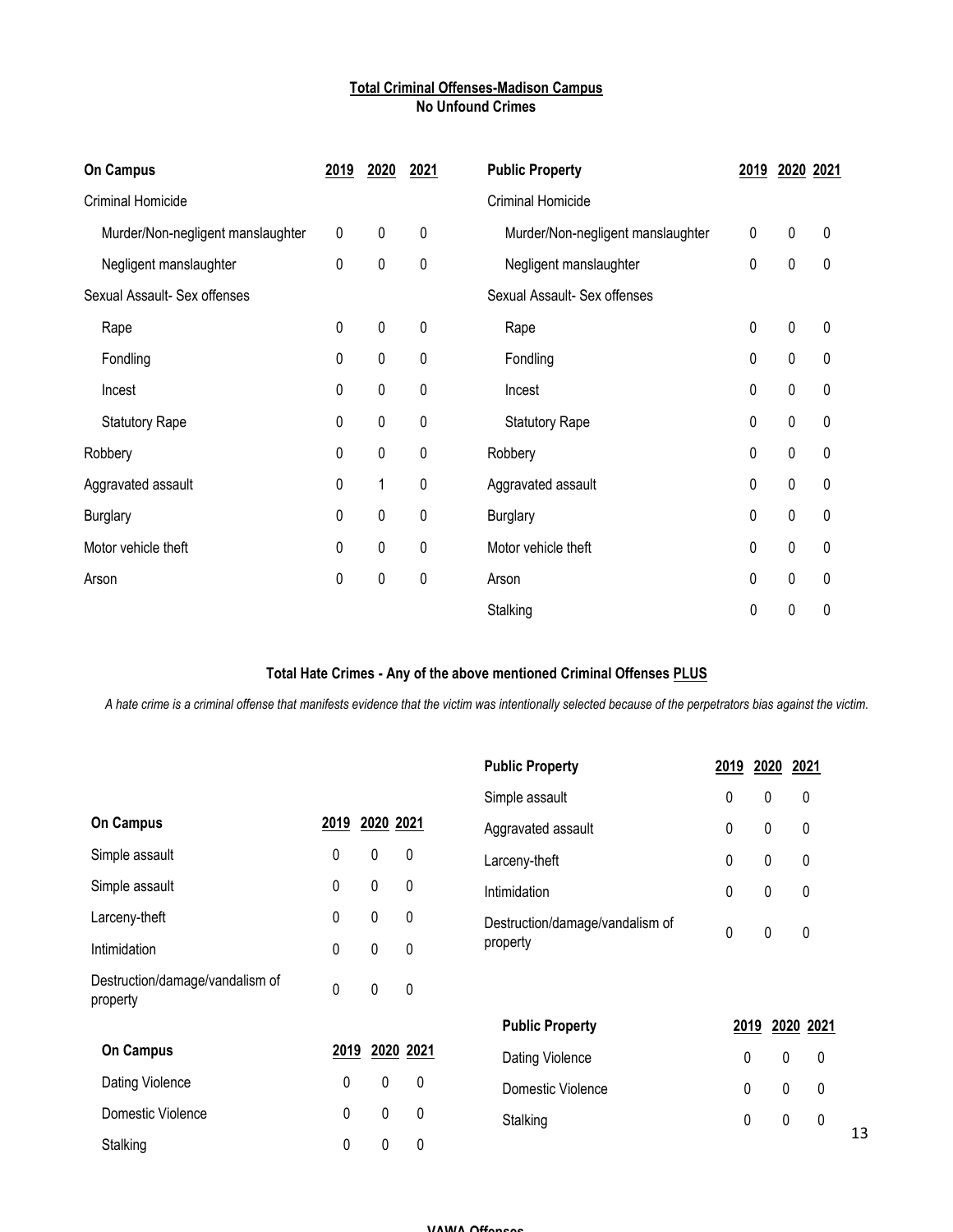#### **Arrests and Disciplinary Referrals for Violations of Weapons, Drug Abuse and Liquor Laws**

| <b>On Campus</b>                      | 2019         |           | 2020 2021 | <b>Public Property</b>                | 2019 |              | 2020 2021    |
|---------------------------------------|--------------|-----------|-----------|---------------------------------------|------|--------------|--------------|
|                                       |              |           |           |                                       |      |              |              |
| <b>Law Violation/Crime</b>            | 0            | 0         | 0         | <b>Law Violation/Crime</b>            | 0    | $\mathbf{0}$ | $\mathbf{0}$ |
| Weapons: Carrying, Possessing, Etc.   | 0            | 0         | 0         | Weapons: Carrying, Possessing, Etc.   | 0    | 0            | 0            |
| Drug Abuse Violations                 | 0            | 0         | 0         | Drug Abuse Violations                 | 0    | 0            | 0            |
| Liquor Law Violations                 | 0            | 0         | 0         | Liquor Law Violations                 | 0    | $\mathbf{0}$ | 0            |
|                                       |              |           |           |                                       |      |              |              |
| <b>On Campus</b>                      |              |           |           | <b>Public Property</b>                |      |              |              |
| <b>Disciplinary Actions/Referrals</b> | 2019         | 2020 2021 |           | <b>Disciplinary Actions/Referrals</b> | 2019 | 2020 2021    |              |
| Weapons; Carrying, Possession, Etc.   | $\mathbf{0}$ | 0         | 0         | Weapons; Carrying, Possession, Etc.   | 0    | $\mathbf{0}$ | $\mathbf 0$  |
| Drug Abuse Violations                 | 0            | 0         | 0         | Drug Abuse Violations                 | 0    | $\mathbf{0}$ | 0            |
| Liquor Law Violations                 | 0            | 0         | 0         | Liquor Law Violations                 | 0    | 0            | 0            |

#### **Violence Against Women Act**

The Academy of Beauty Professionals prohibits the crimes of dating violence, domestic violence, sexual assault, and stalking. Training and information is provided to promote awareness and prevention of rape, acquaintance rape, domestic violence, dating violence, sexual assault, and stalking , as well as outlines options for risk reduction of such offenses occurring, the warning signs of abusive behavior, and how to avoid potential attacks. Please read this carefully and direct questions to the Academy of Beauty Professionals Title IX Coordinator Sue Kwitek.

#### **What is domestic violence?**

Domestic violence is defined as abuse committed against an adult or a minor who is a spouse or former spouse, cohabitant or former cohabitant, or someone with whom the abuser has a child, has and existing dating or engagement relationship, or has had a former dating or engagement relationship.

Domestic violence is a pattern of abusive behavior in any relationship that is used by one partner to gain or maintain power and control over another intimate partner. Domestic violence can be physical, sexual, emotional, economic, or psychological actions or threats of actions that influence another person. This includes any behaviors that intimidate, manipulate, humiliate, isolate, frighten, terrorize, coerce, threaten blame, hurt, injure, or wound someone.

*"Physical abuse"* includes sexual abuse and means any of the following: (1) the knowing or reckless use of physical force, confinement, or restraint; (2) knowing, repeated, and unnecessary sleep deprivation; and/or (3) knowing or reckless behavior that creates an immediate risk of physical harm.

*"Sexual abuse"* sexual abuse is coercing or attempting to coerce any sexual contact or behavior without consent. Consent means that both people in a sexual encounter must agree to it, and either person may decide at any time that he or she no longer consents and wants to stop the activity. Consenting to one behavior does not obligate you to consent to any other behaviors. Consenting on one occasion also does not obligate you to consent on any other occasion Consenting means only that at this particular time, you would like to engage in this particular sexual behavior. Sexual abuse includes, but is certainly not limited to, marital rape, attacks on sexual parts of the body, forcing sex after physical violence has occurred, or treating one in a sexually demeaning manner.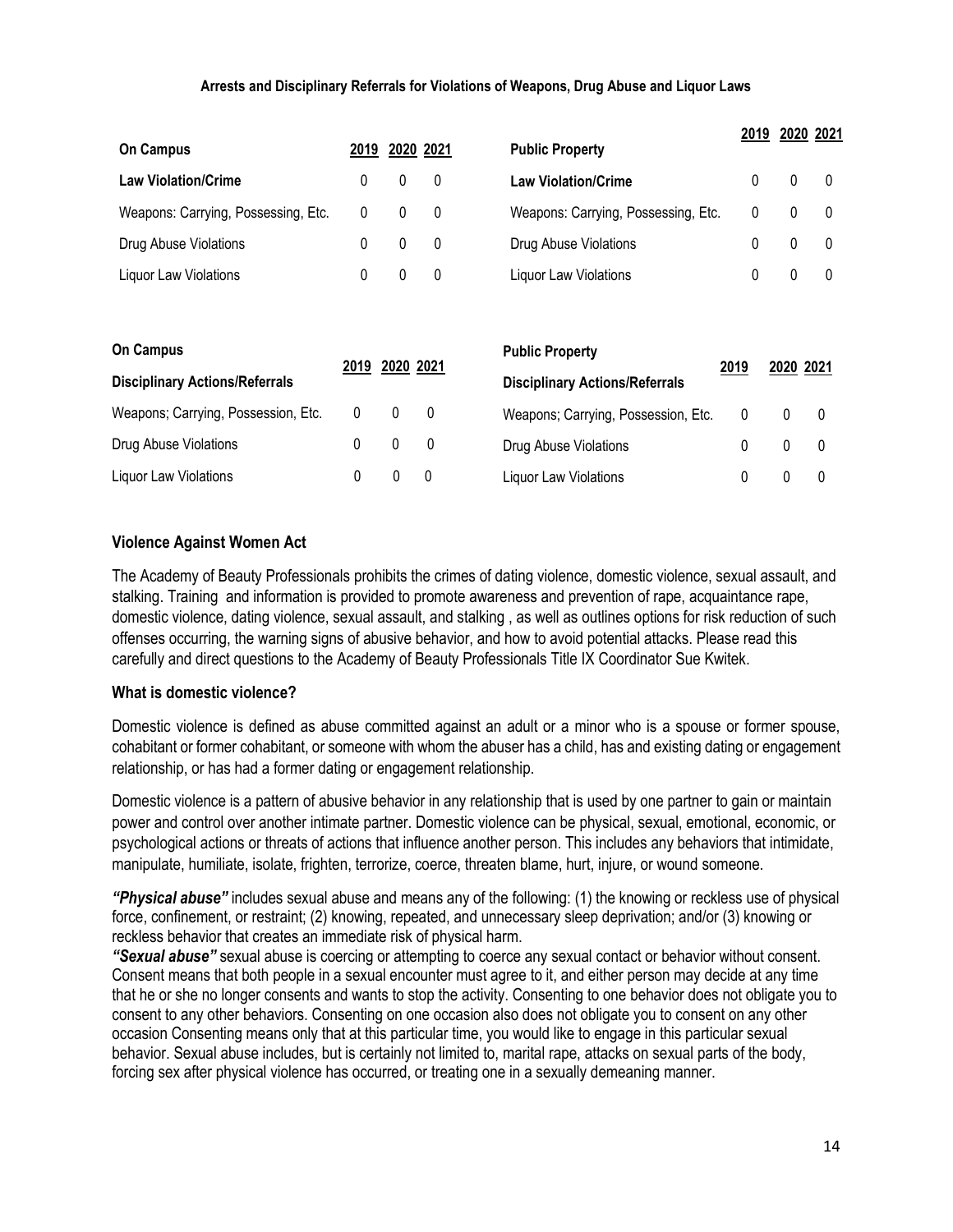*"Emotional abuse"* undermining an individual's sense of self-worth and/or self-esteem is abusive. This may include, but is not limited to constant criticism, diminishing one's abilities, name-calling, or damaging one's relationship with his or her children.

*"Economic abuse"* is defined as making or attempting to make an individual financial dependent by maintaining total control over financial resources, withholding one's access to money, or forbidding one's attendance at school or employment.

*"Psychological abuse"* elements of psychological abuse include, but are not limited to, causing fear by intimidation; threatening physical harm to self, partner, children, or partner's family or friends; destruction of pets and property; and isolation from family, friends, or school and/or work.

Domestic violence can happen to anyone. It not only affects those who are abused, but also family members, friends, coworkers, other witnesses and community at large. Anyone affected by domestic violence, weather it happened to you or someone you care about can find support by contacting the National Domestic Violence Hotline at 1-800-799- 7233

#### **What is sexual assault?**

Occurs when a physical sexual activity is engaged in without the consent of the other person or when the other person is unable to consent to the activity. This includes rape, fondling, incest, or statutory rape. The activity or conduct may include physical force, violence, threat, or intimidation, ignoring the objections of the other person, causing the other person's intoxication or incapacitation through the use of drugs or alcohol, and taking advantage of the other person's incapacitation (including voluntary intoxication or drug use).

#### **What is consent?**

**"Consent"** means voluntary, active and clear agreement, communicated by words or actions, to participate in specific sexual activity. Consensual sexual activity happens when each participant willingly chooses to participate. Consenting on one occasion does not obligate you to consent on any other occasion. Consenting means only that at this particular time, you would like to engage in this particular sexual behavior.

A sleeping, unconscious, or incompetent person cannot consent. A person cannot consent to force causing or likely to cause death or grievous bodily harm or to being rendered unconscious. A person cannot consent while under threat or in fear.

In cases where a victim asserts that sexual activity occurred without consent, the standard is whether a sober, reasonable person in the same circumstances as the respondent should have known that the victim did not or could not consent to the sexual activity in question.

Lack of consent may be inferred based on the circumstances of the offense. All the surrounding circumstances are to be considered in determining whether a person gave consent, or whether a person did not resist or ceased to resist only because of another person's actions.

#### **What is dating violence?**

Dating violence means the use or threat of use of physical, mental or emotional abuse, or sexual violence by a person who is in a social relationship of a romantic or intimate nature with the victim.

Anyone affected by dating violence, weather it happened to you or someone you care about, can find support by contacting the National Domestic Violence Hotline at 1-800-799-7233.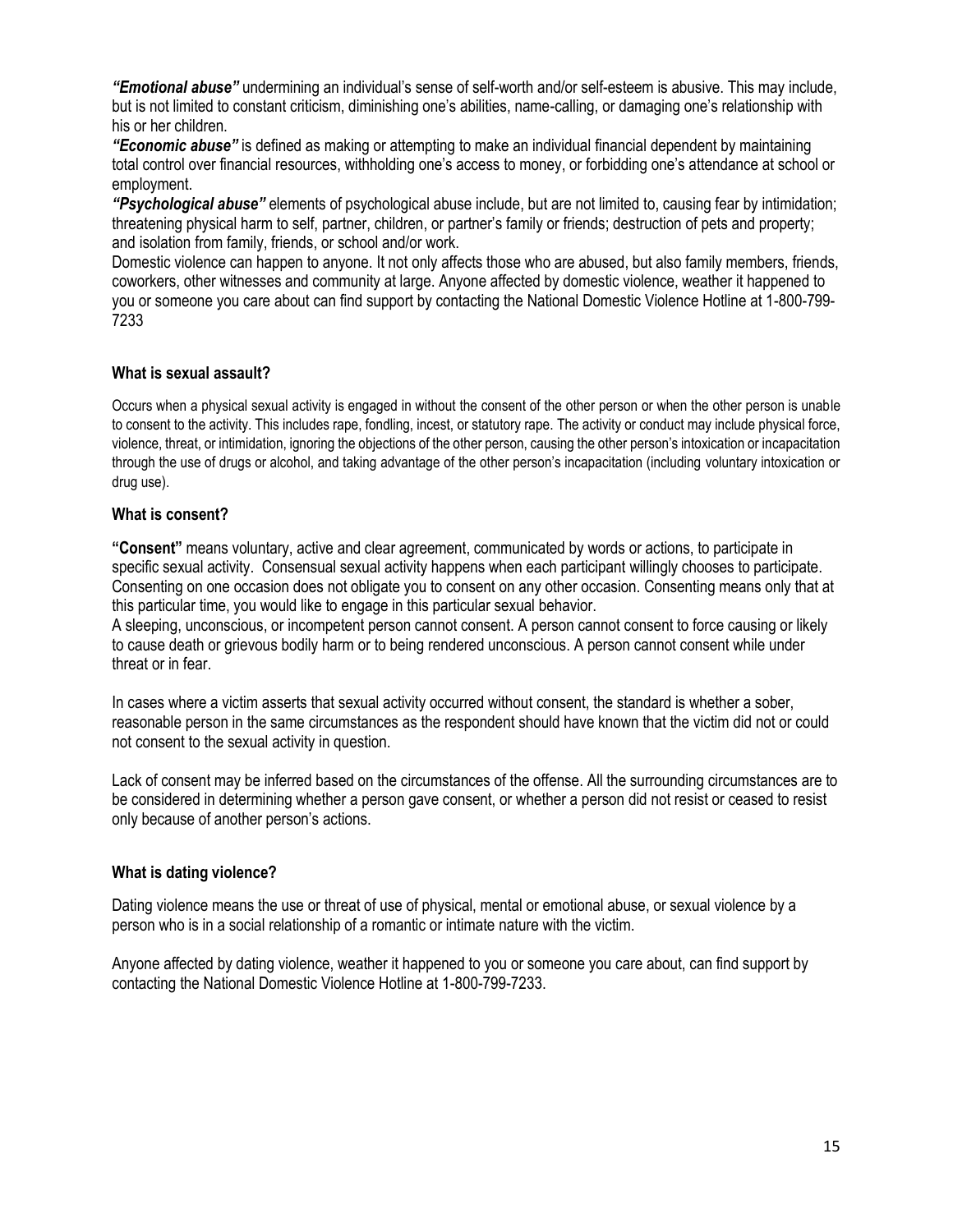#### **What is stalking?**

Stalking is a dangerous crime that affects an estimated 6.6 million people each year. Stalking is generally defined as a course of conduct directed at a specific person that would cause a reasonable person to feel fear. Stalking is a pattern of repeated and unwanted attention, harassment contact, or any other course of conduct directed at a specific person that would cause a reasonable person to feel fear. Stalking can include:

- Repeated, unwanted, intrusive, and frightening communications from the perpetrator by telephone, mail, and/or email.
- Repeatedly leaving or sending the victim unwanted items, presents or flowers.
- Following or waiting for victim at places such as home, school, work, or recreational places.
- Making direct or indirect threats to harm the victim or the victim's children, relative, friends, or pets.
- Damaging or threatening to damage the victim's property.
- Harassing the victim through the Internet.
- Posting information or spreading rumors about the victim on the Internet, in a public place, or by word of mouth.
- Obtaining personal information about the victim by accessing public records, using Internet search services, hiring private investigators, going through the victim's garbage, following the victim, contacting the victim's friends, family, work, or neighbors etc.

#### *If you feel you are being stalked and are in immediate danger call 911 for assistance.*

All crimes are reported to the local police department for investigation and action. The institution encourages all students and employees to report all crimes in a timely manner to the Director of Operations (Dave Kwitek) who will promptly contact the local authorities to address the issue.

Victims and witnesses are encouraged to report crimes, but it is solely on a voluntary basis. If you are a witness to the crime, you must contact 911 for immediate assistance, and if you feel it is safe to intervene on behalf of the victim, do so in the presence of others, if possible, or call out to the perpetrator that you have contacted the police and indicate that they are on their way; do not put yourself in danger.

If you are a victim of a sexual assault, domestic violence, dating violence, or stalking at this school or off the school premises, your first priority should be to get to a safe place. You should then obtain necessary medical treatment. If you believe that you have experienced or witnessed harassment or sexual violence notify your instructor, supervisor, Human Resources, or the Title IX coordinator as soon as possible.

#### **In the event of a rape or sexual violence on campus:**

- 1. Stay calm, calm the victim; notify the campus manager.
- 2. Inform the victim of they have the option to notify the appropriate law enforcement authorities and for medical assistance. At the victim's requests, the campus manager will notify the authorities and call 911. The authorities will guide the victim through available options and support the victim.
- 3. The institution and law enforcement strongly encourage the victim to report the incident in a timely manner. Time is a critical factor for evidence collection and preservation. Filing a police report will ensure that a victim receives the necessary medical treatment and tests, at no expense to the victim; and it provide the opportunity for the collection of evidence helpful in prosecution, which cannot be obtained later. I t is important to preserve evidence for the proof of a criminal offense, so do not disturb the area surrounding the incident.
- 4. The institution encourages victims to seek professional counseling. If the victim needs to seek professional help after being the victim of a rape, sexual assault, domestic violence, or dating violence you can contact Sue Kwitek Title IX Coordinator, for guidance to access of professional counselling.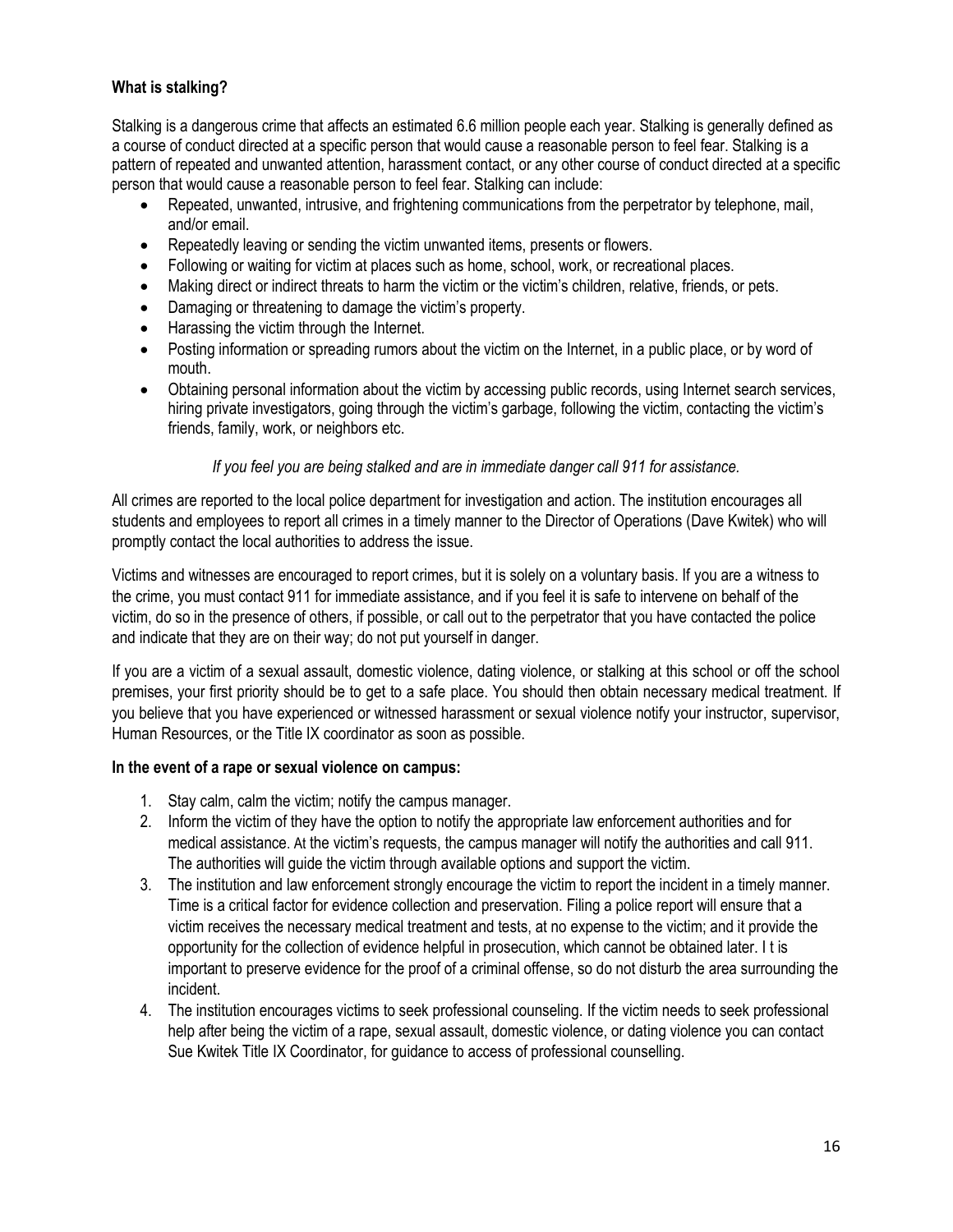- 5. If a student or employee is a victim of an alleged sex offense, the student or employee may request a change in schedule, regardless of whethr or not the victim chooses to report the crime to authorities. Please notify the Director of Operations.
- 6. If a student is alleged to have committed a sex offense, the student will have the right to a prompt, fair, and impartial investigation and hearing before the Director of Operations (Dave Kwitek) and the Director of Financial Aid (Sue Kwitek) who receive annual training on related to the offenses and how to protect both the safety of the victim and promote accountability. The accused and victim will be allowed to have an advisor of their choice present throughout the proceedings The Academy of Beauty Professionals may establish restrictions to which the advisor may participate as long as they apply equally to both parties. The preponderance of the evidence standard will apply to investigations, meaning the Academy of Beauty Professionals will evaluate whether it is more likely than not that the alleged conduct occurred. Remedies for student-related claims may include, but are not limited to, and order to stay away, suspension or expulsion
- 7. Both parties will receive written notice of the outcome of the complaint, the opportunity for appeal, and the notification of the outcome of any appeal before the results become final and when the results of the proceedings become final.
- 8. During the investigation, the Academy of Beauty Professionals will provide interim measures, as necessary, to protect the safety and well-being of students and/or employees involved.
- 9. The school will protect the confidentiality of the victim in accordance with the law. In addition, the Director of Operations will maintain all records of the incident. All accommodations or protective measures provided to the victim will remain confidential to the extent that maintaining such confidentiality will not impair the ability of the institution to provide the accommodations or protective measures. Only staff members who need to know will be apprised of the information. The school is required to publish each year's statistics for certain crimes that are reported to the school authorities or local police agencies, including incidents of sexual assault, domestic violence, dating violence, and stalking. The report only includes incidents and not the names or identifiable information.

#### **Reportable Criminal Offenses**

*Criminal homicide-*These offenses are separated into two categories:

- 1. Murder and Non-Negligent Manslaughter: the willful (non-negligent) killing of one human being by another.
- 2. Negligent Manslaughter: the killing of another person through gross negligence (the intentional failure to perform a manifest duty in reckless disregard of the consequences as affecting the life or property of another).

#### **Sex Offenses-** These are separated into two categories:

- 1. Forcible: any sexual act directed against another person, forcibly and/or against that person's will; or not forcibly or against the person's will where the victim is incapable of giving consent. There are four types of Forcible Sex Offenses:
	- a. *Forcible Rape:* carnal knowledge of a person, forcibly and/or against that person's will; nor not forcibly or against the person's will where the victim ins incapable of giving consent because of a temporary or permanent mental or physical incapacity (or because of youth). This includes forcible rape of both males and females.
	- b. *Forcible Sodomy:* oral or anal sexual intercourse with another person, forcibly and/or against that person's will; or not forcibly or against the person's will where the victim is incapable of giving consent because of youth or temporary or permanent mental or physical incapacity.
	- c. *Sexual Assault With an Object:* the use of an object or instrument to unlawfully penetrate, however slightly, either genital or anal opening of the body of another person, forcibly and/or against that person's will; or not forcibly or against the person's will where the victim is incapable of giving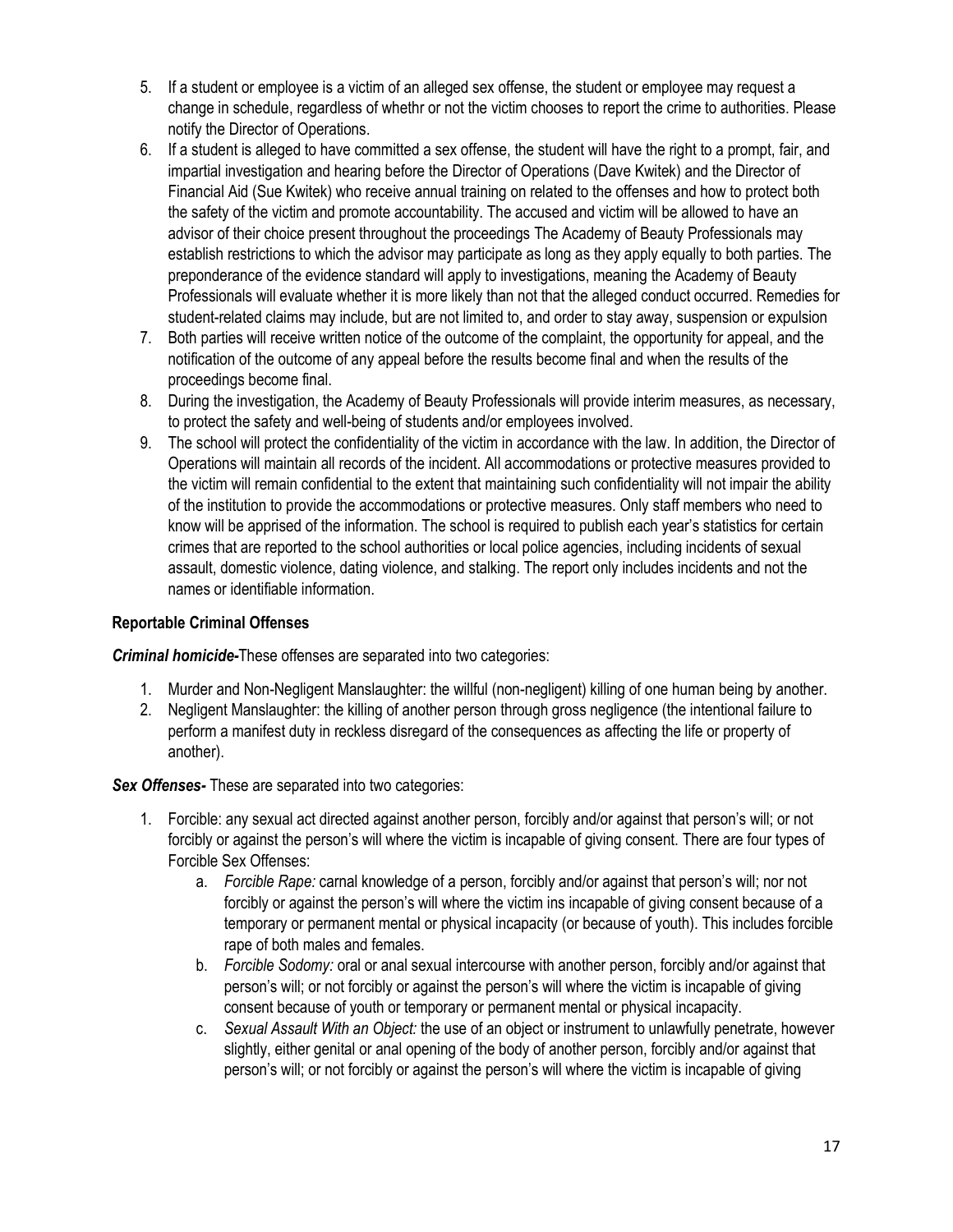consent because of youth or temporary or permanent mental or physical incapacity. An object or instrument is anything used by the offender other than the offender's genitalia.

- *d. Forcible Fondling:* the touching of the private body parts of another person for the purpose of sexual gratification, forcibly and/or against that person's will; or, not forcibly or against the person's will where the victim is incapable of giving consent because of youth or temporary or permanent mental or physical incapacity.
- 2. Non-Forcible: unlawful, non-forcible sexual intercourse. There are two types of non-forcible sex offenses:
	- a. *Incest:* non-forcible sexual intercourse with a person who is under the statutory age of consent.
	- b. *Statutory Rape:* non-forcible sexual intercourse with a person who is under the statutory age of consent.

*Robbery:* the taking or attempting to take anything of value from the care, custody, or control of a person or persons by force or threat of force or violence and/or by putting the victim in fear.

*Aggravated Assault:* unlawful attack by one person upon another for the purpose of inflicting severe or aggravated bodily injury. This type of assault usually is accompanied by the use of a weapon or by means likely to produce death or great bodily harm.

*Burglary:* unlawful entry of a structure to commit a felony or theft

*Motor Vehicle Theft:* the theft or attempted theft of a motor vehicle.

*Arson:* any willful or malicious burning or attempt to burn, with or without intent to defraud, a dwelling house, public building, motor vehicle or aircraft, personal property of another, etc.

**The Hierarchy Rule:** When counting multiple offenses, you must use the FBI's UCR Hierarchy Rule. This rule requires you to count only the most serious offense when more than one offense was committed during a single incident. A single incident means that the offenses were committed at the same time and place. That is, the time interval between the offenses and the distance between the locations where they occurred were insignificant. Beginning with the most serious offense, the follow list shows the hierarchy for Clery Act reporting:

- Murder and Non-negligent Manslaughter
- Negligent Manslaughter
- Forcible Sex Offenses
- Non-forcible Sex Offenses
- Robbery
- Aggravated Assault
- Burglary
- Motor Vehicle Theft
- **Arrests**
- Referrals for Disciplinary Action

#### **Hate Crimes**

A hate crime is a criminal offense committed against a person or property which is motivated, in whole or in part, by the offender's bias (a preformed negative opinion or attitude toward a group of persons based on race, gender, religion, disability, sexual orientation or ethnicity/national origin).

Although there are many possible categories of bias, under Clery, only the following six categories are reported:

• **Race:** A preformed negative attitude toward a group of persons who possess common physical characteristics (e.g., color of skin, eyes, and/or hair; facial features, etc.) genetically transmitted by descent and heredity, which distinguish them as a distinct division of human kind.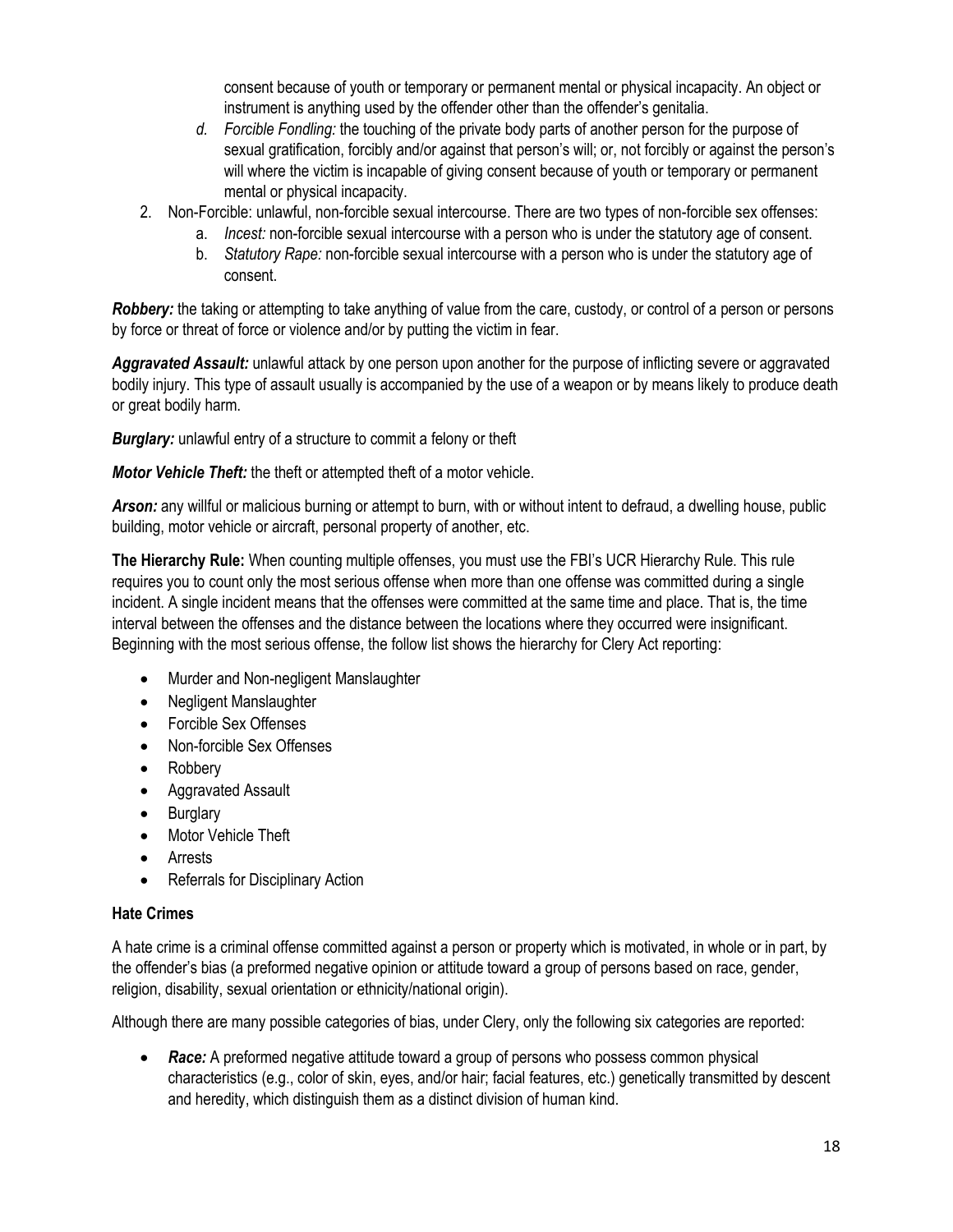- *Gender***:** A preformed negative opinion or attitude toward a group of persons because those persons are male or female.
- **Gender Identity:** A preformed negative opinion or attitude toward a person or group of persons based on their actual or perceived gender identity (e.g., bias against transgender or gender nonconforming individuals).
- **Religion:** A preformed negative opinion or attitude toward a group of persons whe share the same religious beliefs regarding the origin and purpose of the universe and the existence or nonexistence of a supreme being (e.g., Catholics, Jews, Protestants, Atheists etc.).
- *Sexual Orientation:* A preformed negative opinion or attitude toward a group of persons based on their sexual attraction toward, and responsiveness to, members of their own sex or members of the opposite sex (e.g., gays, lesbians, heterosexuals).
- *Ethnicity/National Origin:* A preformed negative opinion or attitude toward a group of persons of the same race or national origin who share common or similar traits, languages, customs and traditions (e.g., Arabs, Hispanics etc.).
- *Disability:* A preformed negative opinion or attitude toward a group of persons based on their physical or mental impairments/challenges, whether such disability is temporary or permanent, congenital or acquired by heredity, accident, injury, advanced age or illness.

Hate crimes can be any of the previously mentioned criminal offenses and also include the following:

- *Larceny-Theft:* the unlawful taking, carrying leading, or riding away of property from the possession or constructive possession (the condition in which a person does not have physical custody or possession, but is in a position to exercise dominion or control over a thing) of another.
- **Simple Assault:** unlawful physical attack by one person upon another where neither the offender nor the victim displays a weapon, the victim suffers obvious severe or aggravated bodily injry involving apparent broken bones, loss of teeth, possible internal injury, severe laceration, or loss of consciousness.
- *Intimidation:* to unlawfully place another person in reasonable fear of bodily harm through the use of threating words and/or other conduct, but without displaying a weapon or subjecting t eh victim to actual physical attack.
- *Destruction/Damage/Vandalism of Property:* to willfully or maliciously destroy, damage, deface or otherwise injure real or personal property without the consent of the owner or person having custody or control of it.

The school is committed to providing a work and school environment freed of unlawful harassment or discrimination. In furtherance of this commitment, all students and employees are required to take our mandatory sexual harassment and prevention training upon starting with the school and generally every year thereafter.

Any student or employee who reports to the school that he or she has been the victim of one of the previously listed offenses, whether the offense occurred on or off campus, shall be provided with an explanation of the student's or employee's rights and options. No officer, employee, or agent o the school shall retaliate, intimidate, threaten, coerce, or otherwise discriminate against any individual for exercising their rights or responsibility's under any provision of the Violence Against Women Act (VAWA). All designated staff will review the Campus Safety and Security Reporting Training each year to stay abreast of changes to the regulations. The training can be accessed at:

[https://www2.ed.gov/campus-crime/HTML/cc\\_off/Contents.html](https://www2.ed.gov/campus-crime/HTML/cc_off/Contents.html)

U.S. Department of Education, Office of Postsecondary Education, *The handbook for Campus Safety and Security Reporting,* Washington, D.C., 2016.

<https://www2.ed.gov/admins/lead/safety/campus.html>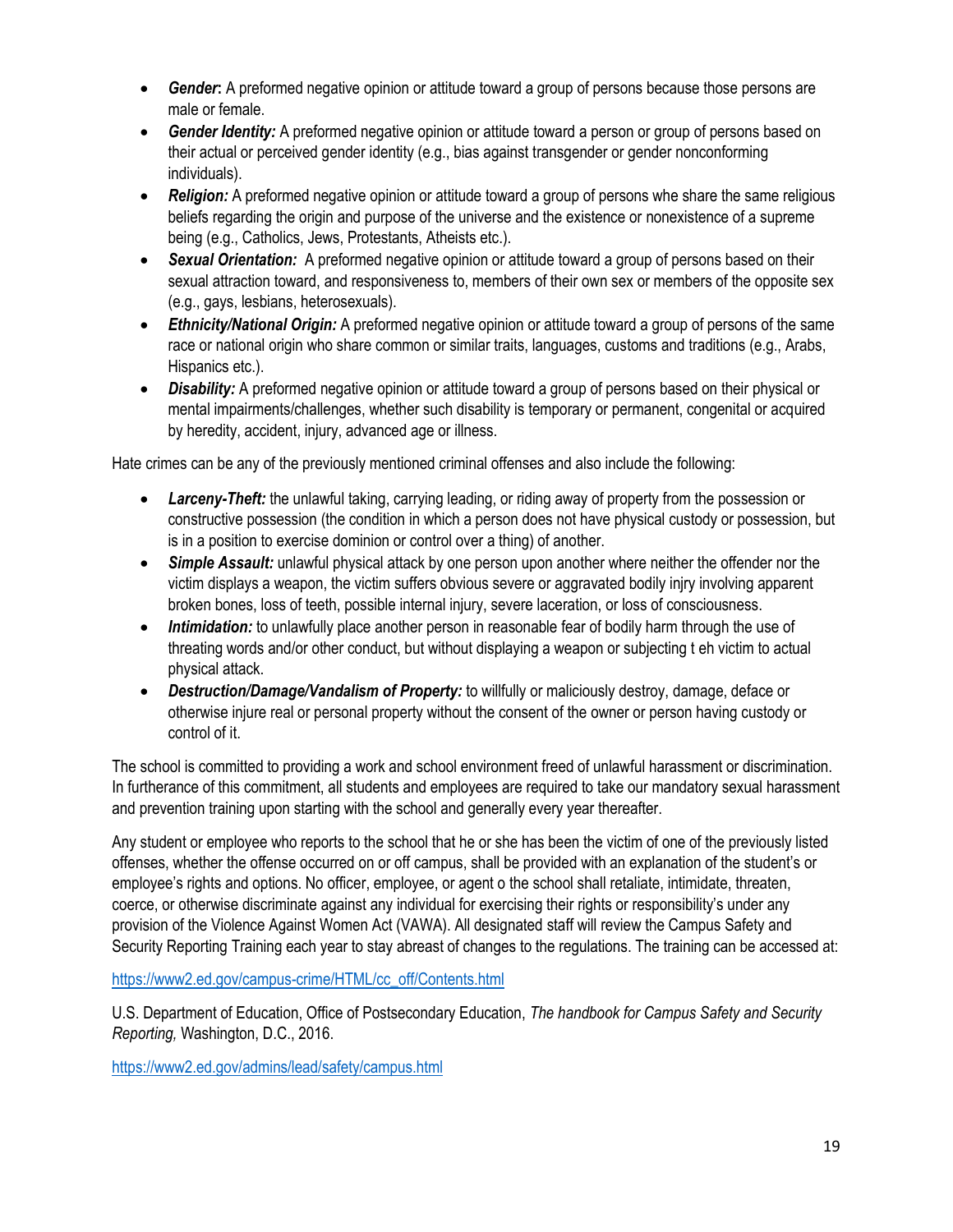#### **Court orders of protection, "no contact" orders, restraining orders**

A victim may have the right to obtain an order of protection, a "no contact" order, a restraining order or a similar lawful order issued by a criminal, civil or tribal court. The Academy of Beauty Professionals does not directly issue an order of protection, a "no contact" order, a restraining order or any similar lawful order but does uphold any of these court orders and safety of the students and staff to the utmost importance. Any court orders of protection, "no contact" orders or restraining orders should be reported to the campus manager. More information can be requested by contacting, Dave Kwitek, Director of Operations.

#### **Professional Assistance**

If at any time a student feels the need, the student can requesl referral or if an instructor feels that a student should be referred to a professional agency, the instructor should submit the student's name to one of the following staff: Dave Kwitek or Sue Kwitek. This is held in the strictest of confidence. One of the above staff will provide the student with a list of appropriate agencies.

You may contact the above staff to assist you in the following ways:

- If you are unsure of where to turn for help.
- If you have questions regarding the Academy's Policy on Harassment, Discrimination, and Sexual Misconduct.
- If you have questions regarding Title IX.

• If you are seeking information regarding or the implementation of interim protective measures and accommodations related to a sexual misconduct matter.

• If you have a complaint or question regarding staff, student body, or other academic appointees engaging in harassment, discrimination, sexual misconduct, dating violence, domestic violence, stalking, or retaliation.

• If you need information regarding campus accessibility and accommodations for individuals with disabilities.

#### **WHAT IS 211?**

The Universal UNITED WAY **211** referral number, is a overall assistance bank of local agenesis and support operations.

**Types of Referrals Offered by 211** 211 provides callers with information about and referrals to social services for every day needs and in times of crisis. For example, 2-1-1 can offer access to the following types of services:

- Basic Human Needs Resources including food and clothing, shelters, housing, utility assistance.
- Disaster Response and Recovery works with the emergency management team during a disaster to offer support and place for dissemination of information.
- Mental Health and Health Resources including counseling, support groups, drug and alcohol treatment, health insurance programs, Medicaid and Medicare, maternal health resources, health insurance programs for children, medical information lines, clinics, and hospitals.
- Employment Supports including job training, employment services, transportation assistance and education programs.
- Older Adults and Persons with Disabilities including adult day care, community meals, respite care, home health care, transportation and homemaker services.
- Children, Youth and Family Support including child care, after school programs, educational programs for low income families, family resource centers, and recreation programs, mentoring, tutoring and protective services.
- Volunteer Opportunities and Donations Individuals who wish to donate time, goods or money to community organizations can find this information by dialing 211.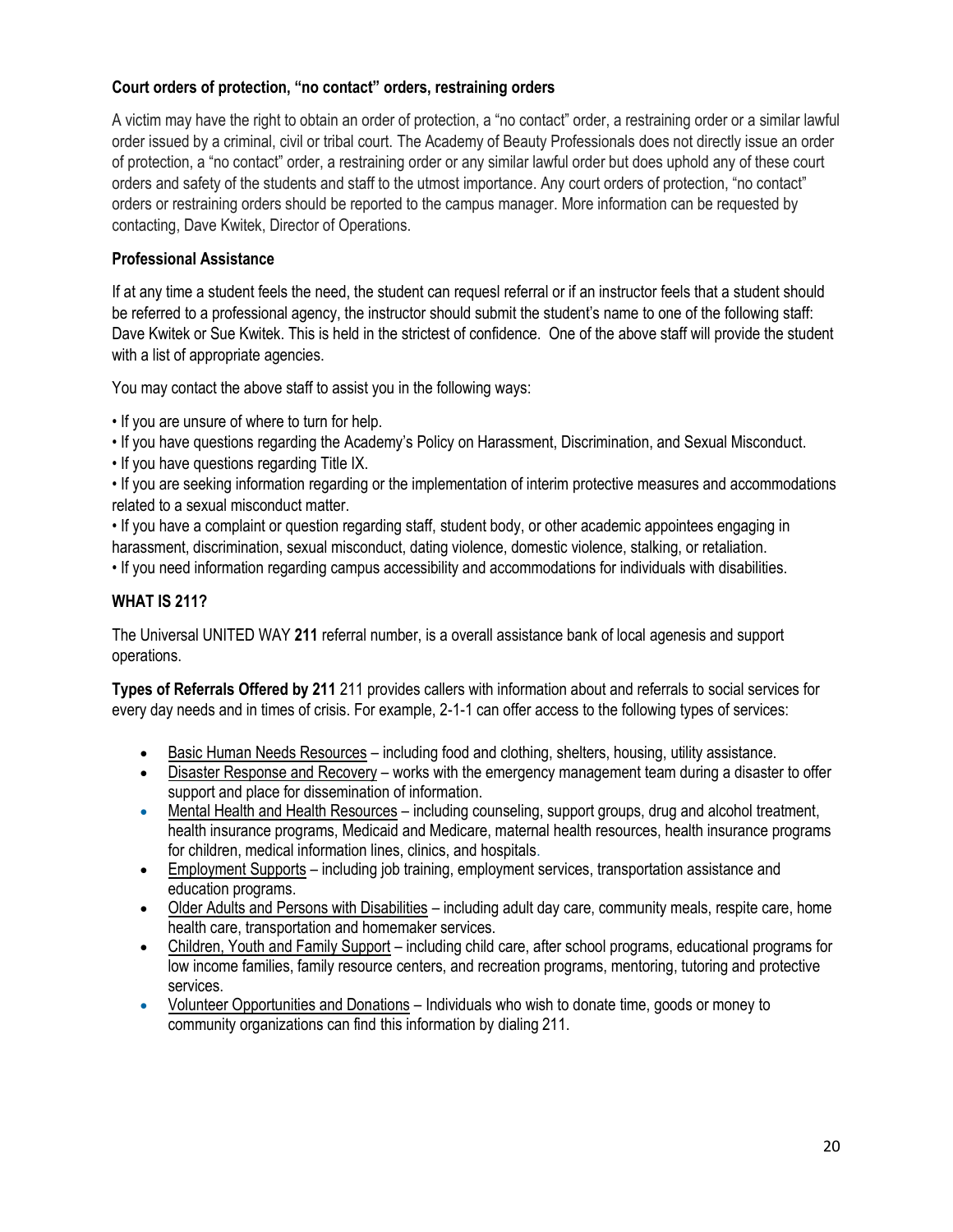#### **Voluntary and Confidential Reporting**

If you are a victim of a crime and do not want to pursue action with the Academy of Beauty Professionals or the criminal justice system, you may still want to consider making a confidential report. With your permission, the Director of Operations can file a report detailing the incident without revealing your identity. The purpose of a confidential report is to comply with your desire to keep the matter confidential, while taking steps to insure the future safety of yourself and others. With such information, the Academy of Beauty Professionals can keep an accurate record of the number of incidents involving students, faculty and staff, determine where there is a pattern of crime with regard to a particular location, method or assailant, and alert the students and staff of the Academy of Beauty Professionals of potential danger. Reports filed in this manner are counted and disclosed in the annual crime statistics for the Academy of Beauty Professionals.

#### **Accurate and Prompt Crime Reporting**

The Academy of Beauty Professionals students, faculty, staff and clients are encouraged to report all crimes and public safety incidents and/or concerns to the Director of Operations and the local police in a timely fashion. Only by the prompt reporting of the crime and the subsequent action taken by appropriate authorities will issues be quickly investigated and resolutions effected. The process of making an accurate and prompt reports the students, faculty, staff and clients help to insure increased safety for all. To report a crime, an emergency, non-emergency security or public safety related matter at the Academy of Beauty Professionals, call the institution for Appleton (920)-815-3375; Green Bay (920)857-1081 and Madison (608)709-5204.

Under Clery, a crime is "reported" when it is brought to the attention of a CSA or local law enforcement personnel by a victim, witness, other third part or even the offender. It doesn't matter whether or not the individuals involved in the crime, or reporting the crime, are associated with the institution. If a CSA receives the crime information and believes it was provided in good faith, he or she should forward the crime report to the local police.

• In "good faith" means there is a reasonable basis for believing that the information is not simply rumor or hearsay. That is, there is little or no reason to doubt the validity of the information.

What you must disclose, therefore, are statistics from reports of alleged criminal incidents. It is not necessary for the crime to have been investigated by the police or a CSA, nor must a finding of guilt or responsibility be made to disclose the statistic. If your institution is in doubt as to whether a crime has been reported, rely on the judgment of law enforcement professionals.

#### **Timely Warnings**

For any Clery Act crime on or off campus that, in the judgment of the Academy of Beauty Professionals represents an ongoing threat to the safety of students or employees; a campus-wide "timely warning" will be issued by the campus manager. The warning will be issued through all available means of mass communication including: public address announcements and personal notification. Anyone with information warranting a timely warning should report the circumstances to the Director of Operations.

The Clery Act does not require confidential reporting of crimes. Although personally identifiable information is generally precluded from disclosure, such information may be released in an emergency situation.

FERPA does not preclude an institution's compliance with the timely warning provision of the campus security regulations. FERPA recognizes that information can in case of an emergency, be released without consent when needed to protect the health and safety of others.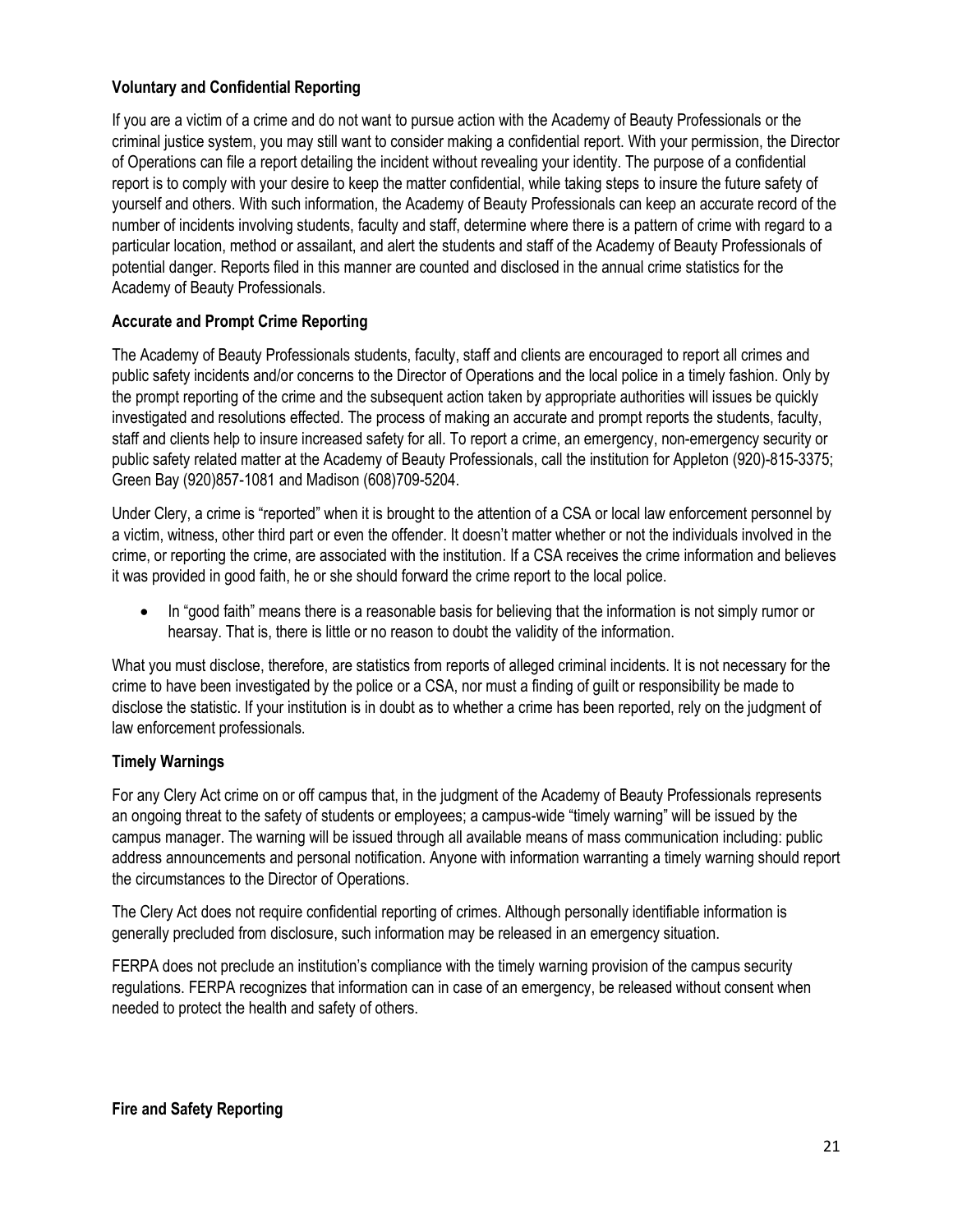As part of the U.S. Department of Education's reporting requirements, we are required to notify our student body of any fires that have occurred on our campus. Should you have any questions regarding our statistics or policies, please see Dave Kwitek Director of Operations, for assistance.

A copy of our fire safety report is provided to the U.S. Department of Education yearly and to our students at the time of enrollment and by October 1<sup>st</sup> of each year.

The school does not have on-campus housing, therefore we do not have fire statistics to report for student housing.

| <b>Fire Reports-Appleton Campus</b>                   | 2015 | 2016 | 2018 |
|-------------------------------------------------------|------|------|------|
| Unintentional Fire                                    |      |      |      |
| Intentional Fire                                      |      |      |      |
| Undetermined Fire                                     |      |      |      |
| Injuries resulting in treatment at a medical facility |      |      |      |
| Deaths related to fire                                |      |      |      |
| Value of property damaged caused by fire              |      |      |      |

| <b>Fire Reports- Green Bay Campus</b>                 | 2015 | 2016 | 2018 |
|-------------------------------------------------------|------|------|------|
| Unintentional Fire                                    |      |      |      |
| Intentional Fire                                      |      |      |      |
| Undetermined Fire                                     |      |      |      |
| Injuries resulting in treatment at a medical facility |      |      |      |
| Deaths related to fire                                |      |      |      |
| Value of property damaged caused by fire              |      |      |      |

| <b>Fire Reports- Madison Campus</b>                   | 2015 | 2016 | 2018 |
|-------------------------------------------------------|------|------|------|
| Unintentional Fire                                    |      |      |      |
| Intentional Fire                                      |      |      |      |
| Undetermined Fire                                     |      |      |      |
| Injuries resulting in treatment at a medical facility |      |      |      |
| Deaths related to fire                                |      |      |      |
| Value of property damaged caused by fire              |      |      |      |

#### **In the event of a fire:**

1. All occupants proceed to the nearest available exit in an orderly, calm manner.